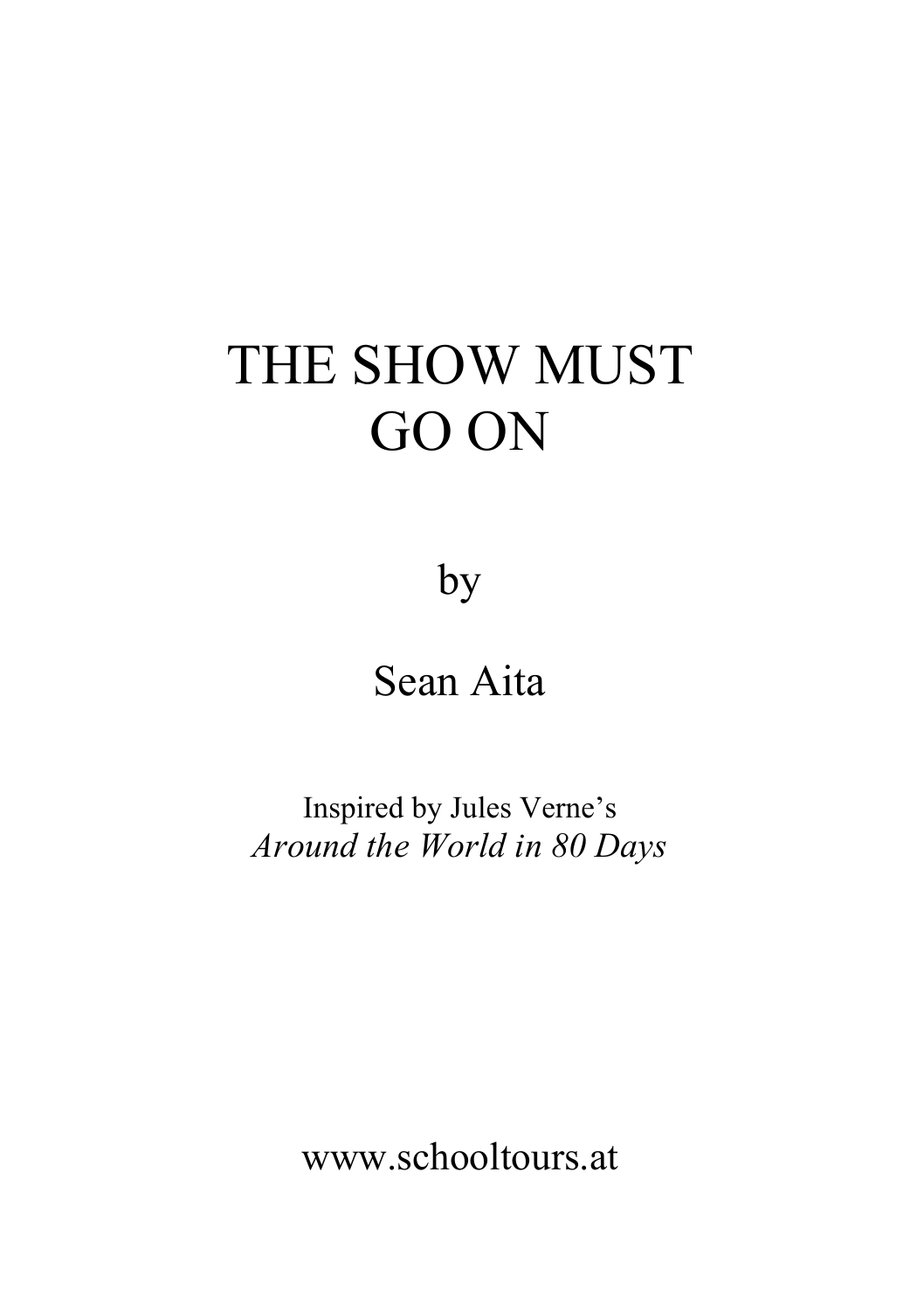#### @ All passengers on this epic journey

This year, a small Theatre-in-Education company (consisting of four actors) is inviting you to join them on a trip around the world … sounds good, eh?

However, there are a few (not so small) matters to sort out beforehand, such as: which play are they going to do? Who is going to play which part? And – who is going to pay for it all?

As it happens, all four of them have to work second jobs and rehearse in the evenings, because it's quite difficult to make a living without a fixed-term contract at a theatre. Money is only going to come in if and when they do a show. So they decide to put Jules Verne's novel *Around the World in 80 Days* on stage.

Perhaps you've read the story, or seen a film version? Mr Fogg, a rich English Gentleman, bets two friends that he is able to go around the world in 80 days – which is less than three months! The story is set in the  $19<sup>th</sup>$  century when travelling to faraway countries wasn't as easy as it is nowadays. No cars, no planes, no fast trains, and some railway lines (in different countries) hadn't even been built …

Next problem: the casting. In the story, there hardly are any female characters. And guess what – after some discussion, the two main roles in the story, Mr Phileas Fogg and his French servant Passepartout, are played by the two girls!

And lastly, just as the play seems to come together, the promised grant from the Arts Council is cancelled. But, almost like in Jules Verne's story, an unexpected solution comes up – and the show can go on!

So, get ready for the big adventure, travel with our four actors around the world and enjoy meeting different people and cultures – in English!

BTW, did you know that English is the most widely spoken language in the world? It has approximately 380 million native speakers, and is spoken and understood by 2 billion people worldwide!

You see, it makes sense to learn English! If your English is ok, you'll be able to talk to and understand people from all over the world! It's not only useful – it's also very exciting!

How about another bet? **I** bet **you** that you will really love this play and have lots of fun!

Helena Hirsch �

© Vienna's English Theatre Schooltours (Vienna's English Theatre Gastspiel GmbH) Neudeggergasse 14/17 A-1080 Wien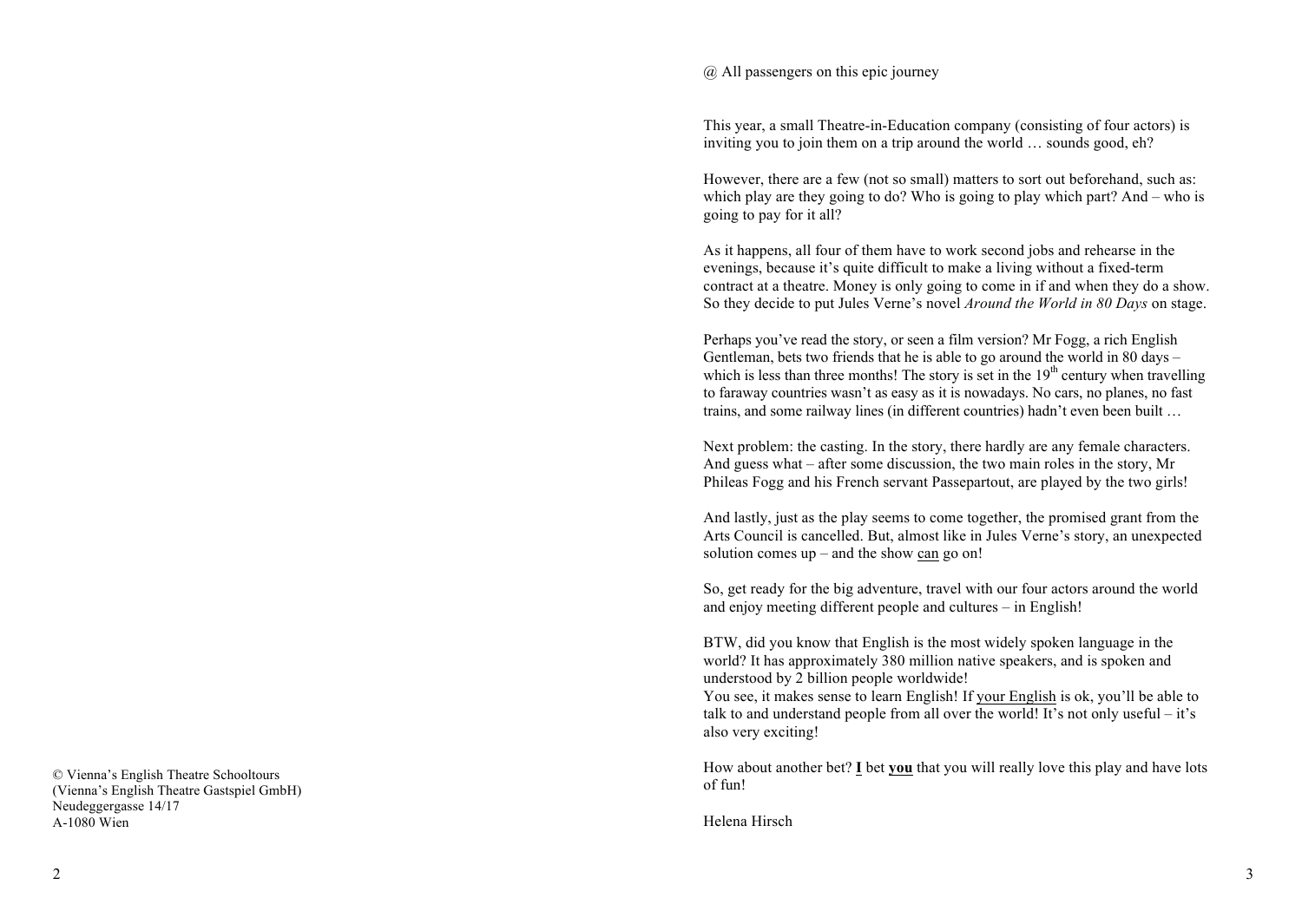# **Characters in the Play:**

The cast are four actors in a small-scale Theatre-in-Education company. James is their director as well as a company member.

James Briant (male, early 30s)

Millie Dorton (female, mid 20s)

Jazz Jones (female, late teens, early 20s)

Leo Houseman (male, early 20s)

*The action takes place in a rehearsal room in Pimlico in London. There is a props/costume trunk on the stage.* 

Note to teachers:

When pre-reading the text (i.e. working through it before watching the performance) please bear in mind that your students don't have to translate/look up every new/unknown word or phrase in order to understand the text. During the performance, through voice, action, movement and mime, there is no need to translate – students see, hear, feel – and understand.

There are some comprehension questions at the end of the text – just to check overall understanding. More exploitation strategies, vocabulary work and various activities can be found in the extensive worksheet (available for download from www.schooltours.at as from September 2020).

# **The Show Must Go On by Sean Aita**

#### **Scene 1 - The Actors' Meeting**

*James, Millie and Jazz are all on stage at the start of the play. They are doing a voice warm-up that is led by James. Jazz is wearing a big fluffy coat.* 

JAMES: OK. That's enough for now. What time is it? MILLIE: Just after half past. JAMES: Where's Leo? JAZZ: He sent me a text to say he's on his way. There's a problem with the tube<sup>1</sup>. JAMES: Again? That's the second time this week. JAZZ: It's because you don't pay enough. He was doing his second job this afternoon. JAMES: It's not my fault that it's hard to make a living in the theatre. If you want money, go and work in an office. JAZZ: I do, most mornings and on Sundays! That's how I pay my rent. MILLIE: Yes, and I work as a waitress. What's Leo's other job? JAZZ: He's a children's party entertainer. MILLIE: Really? JAZZ: Uh huh. JAMES: I have to do another job to make money, too. That's why we have evening rehearsals so we can all do other things during the day. You know we don't have any money coming in until the tour starts, then we can all share the profits<sup>2</sup>. MILLIE: What profits? JAMES: Leo should be here by now. MILLIE: You should fire him. JAMES: I can't, we need him for the show. It's too late to find anyone else. MILLIE: Anyone else who owns a van big enough to carry the set<sup>3</sup>! JAZZ: So, what play are we doing? JAMES: I thought we could do *Around the World in Eighty Days* again. The teachers like it, and we had good feedback from the students on social media last time we did it. MILLIE: The last schools tour of that show was five years ago, before you and Leo joined us, Jazz. JAZZ: I think it sounds fun. I love that story. JAMES: It's a classic. *He opens a packet of sweets and takes one out.*

<sup>1</sup> London Underground, U-Bahn  $2 \dots$  den Gewinn teilen

<sup>3</sup> Jemand anderen, der einen genügend großen Van hat, um die Kulissen zu transportieren!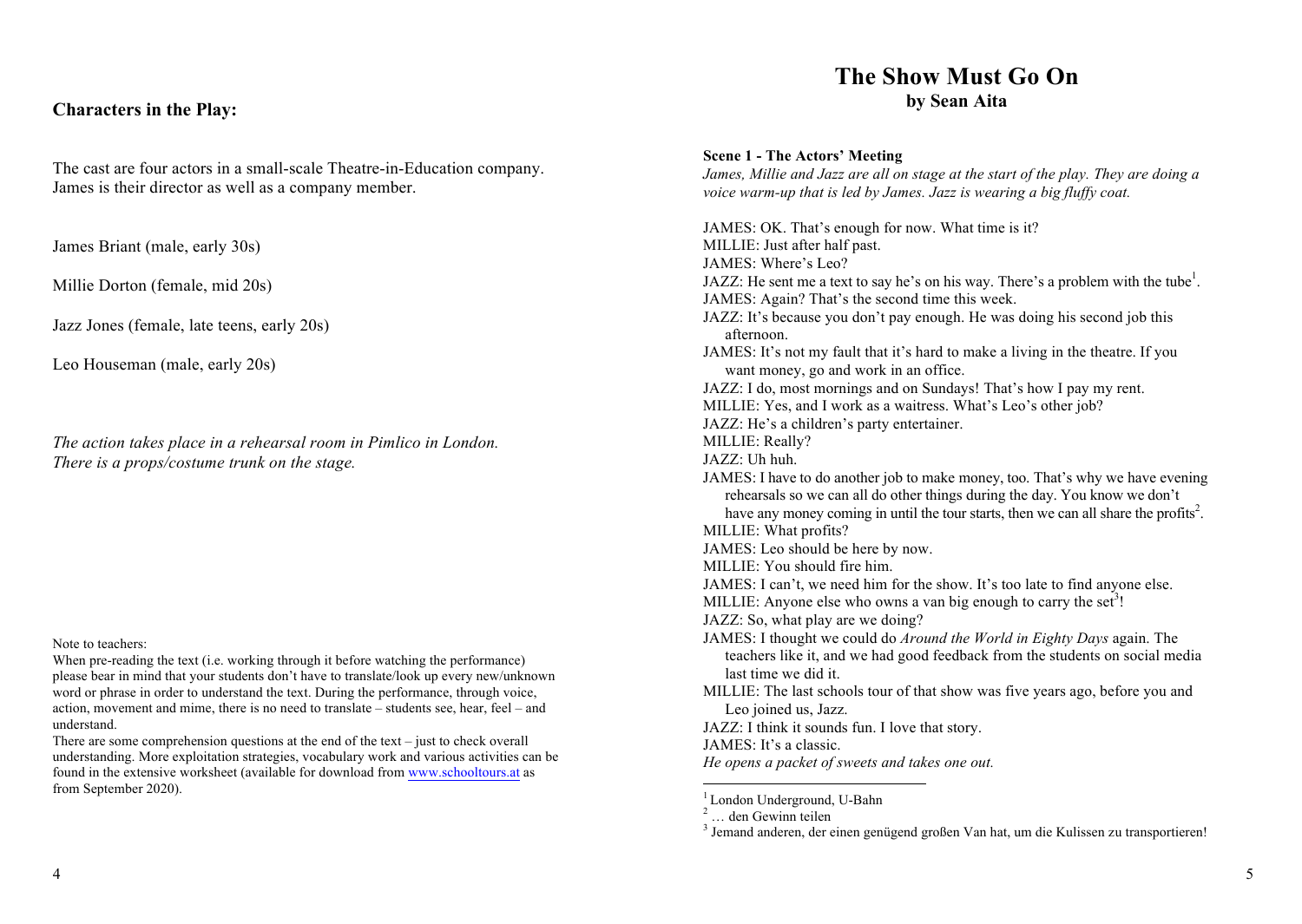MILLIE: And we've got all the costumes and  $\text{props}^1$ . So it's cheap. JAMES: That's got nothing to do with it. MILLIE: Oh really? JAMES: Yes! For goodness' sake, the way you talk, anyone would think I was mean. *He puts away the packet of sweets without offering any to the girls.*  MILLIE: Not many parts for women though, are there? JAMES: There's Mrs Aouda. JAZZ: What does she do? MILLIE: She gets rescued. JAZZ: Oh! Are there any other parts for women? JAMES: There's a belly dancer<sup>2</sup>. JAZZ: Cool. I did ten years of ballet. Watch this! *She starts doing some ballet.*  JAMES: Er, no. Not a *ballet* dancer. A *belly* dancer! JAZZ: Oh! Right. Remind me, what does a belly dancer do? JAMES: Are you joking? JAZZ: No. JAMES: They do belly dancing. JAZZ: What's that? JAMES: You know. Dancing with your belly! JAZZ: Nope, sorry. You'll have to show me. JAMES: I can't … Millie, show her how to belly dance. MILLIE: Don't ask me. You know that I can't dance to save my life. You'll have to show her JAMES: Me?! MILLIE: You. JAZZ: Go on, then. JAMES: Oh, very well. *James makes a really hopeless attempt to do a belly dance. Jazz and Millie laugh. James realises he has been tricked.*  JAMES: You're just winding me up<sup>3</sup>, aren't you? JAZZ: Yeah, sorry. I thought you looked lovely, though. MILLIE: Yes. You've got the part. JAMES: Very funny. *Suddenly a figure dressed in a Darth Vader mask and cloak enters, yelling loudly. He slashes towards James with a light sabre.*  JAMES: Agh!! *Jazz and Millie are also rather shocked. The figure takes off his mask.* 

MILLIE: Leo! LEO: Hi! JAMES: You nearly gave me a heart attack<sup>1</sup>! LEO: Sorry, I've just been doing a kids' party. They wanted a *Star Wars* theme. Great outfit, eh? JAZZ: Awesome. I've always wanted to be  $\text{Rey}^2$ . LEO: You look more like a Wookie<sup>2</sup>. What are you wearing? JAZZ: My coat. It's cold in here. MILLIE: Did you turn the heating on, James? JAMES: Do you know how much it costs to run the boiler? MILLIE: Go and turn it on right now. My hands are freezing. We can't work properly if it's too cold. JAMES: Oh for goodness' sake! Alright. *He exits.*  LEO: Did I miss anything? JAZZ: We're doing *Around the World in Eighty Days*. LEO: OK. That's cool. I'm not playing the French guy, though – the servant. MILLIE: Passepartout. LEO: I haven't got it with me. MILLIE: What? LEO: My passport. Why do you want it? MILLIE: No, you twit<sup>3</sup>. That's his name. Passepartout. LEO: Oh yeah, of course. JAZZ: I don't mind playing him. I did French at school. MILLIE: Did you? What can you say in French? JAZZ: Je m'appelle Jazz. MILLIE: What does that mean? LEO: Where's the toilet! JAZZ: It does not! LEO: Do you think James will mind if we modernise the story a bit? MILLIE: I don't know. You know what he's like. *James re-enters holding a top hat and a tail coat. Leo doesn't see him.* LEO: I certainly do. He's completely uptight about everything, he's obsessed with sticking to a routine and he's really, really, boring and tight-fisted with money<sup>4</sup> ... He's standing behind me, isn't he? JAMES: Yes, he is. LEO: I knew that all along. I was just teasing you! I don't really think you're tight-fisted.

<sup>&</sup>lt;sup>1</sup> Außerdem haben wir alle Kostüme und Requisiten.<br><sup>2</sup> Bauchtänzerin (…to belly dance/to do belly dancing)

<sup>&</sup>lt;sup>3</sup> Ihr wollt mich bloß aufziehen (veräppeln), stimmts?

 <sup>1</sup> Jetzt hätte mich fast der Schlag getroffen!

<sup>2</sup> Rey -> Star Wars Figur; Wookie -> Behaarter Alien im *Star Wars* Universum <sup>3</sup> Du Dummkopf!

<sup>4</sup> Er ist total verkrampft, bleibt zwanghaft bei seinen Gewohnheiten … und ist knausrig …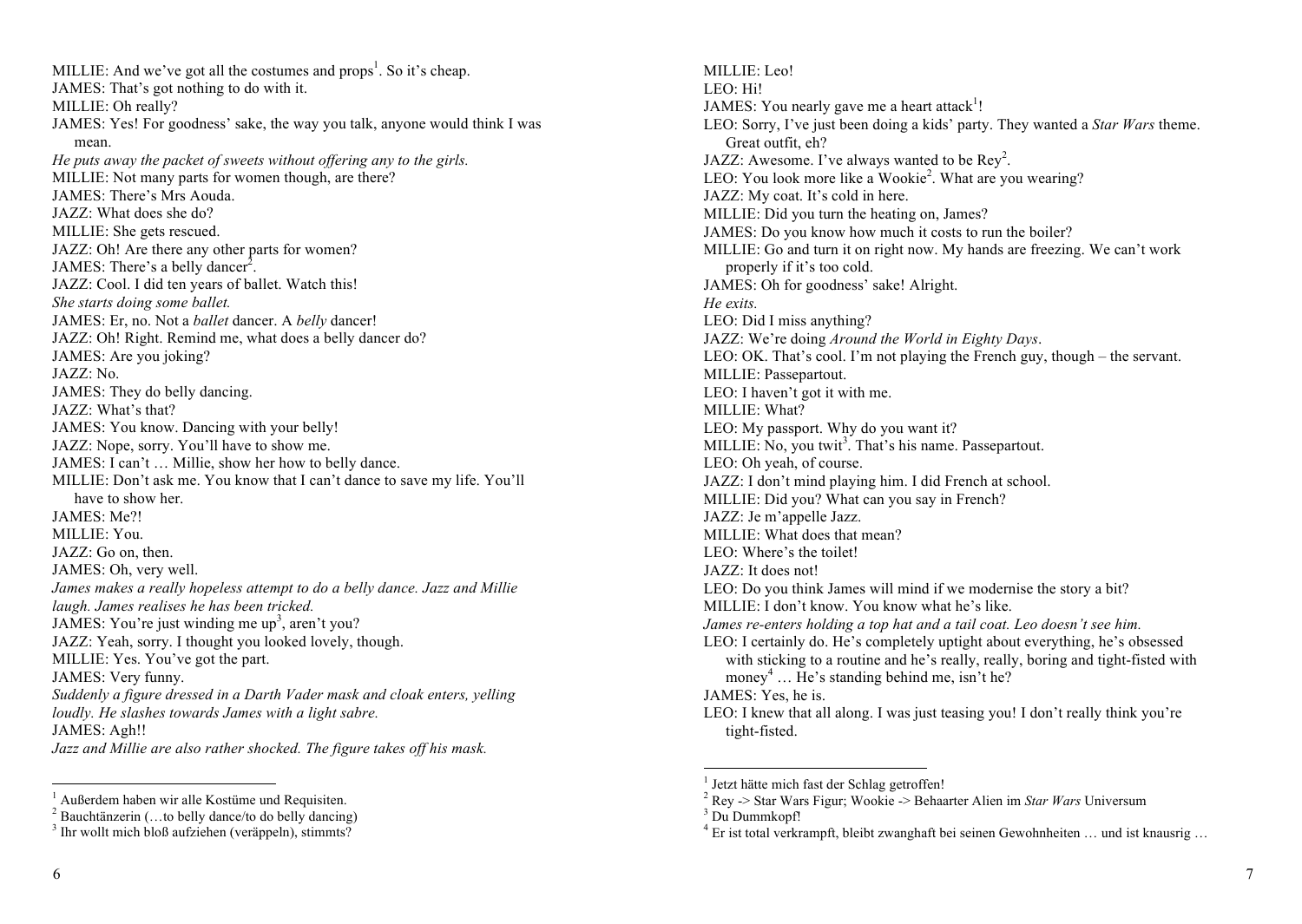JAMES: I don't really care if you do. It's my job to care for the well-being of this theatre company and if it is tight-fisted to try to save on costs then I am happy to be tight-fisted. Now, shall we get down to business, or is that too boring and uptight for everyone? EVERYBODY: No! No! JAMES: Right. So the others have told you what we are doing? LEO: Uh huh. JAMES: Great! So the next thing to do is to discuss the casting. This is a cooperative theatre company so everything should be as democratic as possible. To keep things absolutely fair, I have prepared a hat with the names of each of the roles in the play for you to pick out. However, as it is quite obvious that I am the only person among us who is suitable for the main role<sup>1</sup> of Phileas Fogg, I have removed that name and will take on that role myself. MILLIE: Woah! Hold on. That's not fair! JAMES: Yes, it is. LEO: No. it's not. JAMES: Let me remind you all that I started this company and invested money in it<sup>2</sup> to begin with. MILLIE: Not enough from the look of things. OK, fine. You can do the play on your own. JAMES: What? MILLIE: A one-man show. JAMES: Wait a minute. MILLIE: You said this company was democratic? Right, let's prove it. Hands up everyone who thinks James should be the only person allowed to play Phileas Fogg? *Nobody puts their hands up.*  JAZZ: Who is this Phileas Fogg? LEO: He's this posh, upper class man<sup>3</sup> who's completely uptight, obsessed with routine, and … Oh! JAMES: Thank you! LEO: OK, you can be Phileas Fogg. JAZZ: Just a minute, Leo! What about me? Why can't a girl play Phileas Fogg? JAMES: Don't be ridiculous. JAZZ: Why is that ridiculous? JAMES: Phileas Fogg is a Victorian gentleman<sup>4</sup>! JAZZ: He's a *character.* He's not real. This is theatre. It doesn't have to be true to life.

JAMES: Yes, it does! That's the whole point of theatre that we make it seem real. JAZZ: That's rubbish. JAMES: Millie. Back me up. MILLIE: I'm sorry, James, but she's right. JAZZ: Thank you, Millie. Leo? LEO: Yeah. I agree with Jazz. This is the twenty-first century, you know. JAZZ: Great! So that means I *can* play Phileas Fogg. MILLIE: No, you can't. JAZZ: What? Why not? MILLIE: You're the only one of us who speaks French. You have to be Passepartout. JAMES: Thank goodness for that. Right then … MILLIE: *I'm* playing Phileas Fogg. JAMES: What! MILLIE: You heard. I went to a private school, I know how to be upper class. Besides, I want to be a serious actress. None of the other parts are any kind of challenge.  $JAMES<sup>+</sup> But$ MILLIE: All those in favour of me playing Phileas  $Fogg<sup>1</sup>$  raise your hands. *Jazz and Leo raise their hands.*  JAMES: Traitors<sup>2</sup>! MILLIE: Democratic enough for you? JAMES: Fine … *(Millie takes the top hat and tail coat from him.)* What can I play then? MILLIE: You can be Mrs Aouda. JAMES: Me? Don't be absurd! LEO: I think you'll be great. You'll bring a whole new perspective to the part<sup>3</sup>. MILLIE: Hands up all those who … JAMES: Alright! LEO: Now, let's see what I get from the lucky  $dip^4$ . *He puts his hand into the hat and pulls out a piece of paper. He opens and reads it.*  LEO: *(Reading)* Mr Fix … Who is that? MILLIE: He's the detective that follows Phileas Fogg around the world. LEO: Oh, yeah. I get to play a cool detective! *CSI Miami*. Result! JAMES: Leo, can we swap parts<sup>5</sup>? LEO: Hmm, let me think … No! MILLIE: Don't worry, James, there are quite a few other small parts you can play. JAMES: Like what?

<sup>&</sup>lt;sup>1</sup> Nachdem klar ist, dass ich (...) die geeignetste Person bin, die Hauptrolle zu spielen ...<br>
<sup>2</sup> ... dass ich die Theatergruppe gegründet und Geld hineingesteckt habe ...<br>
<sup>3</sup> Das ist dieser vornehme Oberschicht-Pinkel

<sup>&</sup>lt;sup>1</sup> Alle, die dafür sind, dass ich Phileas Fogg spiele ... <sup>2</sup> Verräter!<br><sup>3</sup> Du gibst der Rolle eine ganz neue Dimension.

 $<sup>4</sup>$  Mal sehen, was ich mir aus der Wundertüte hole.</sup>

<sup>5</sup> Leo, können wir Rollen tauschen?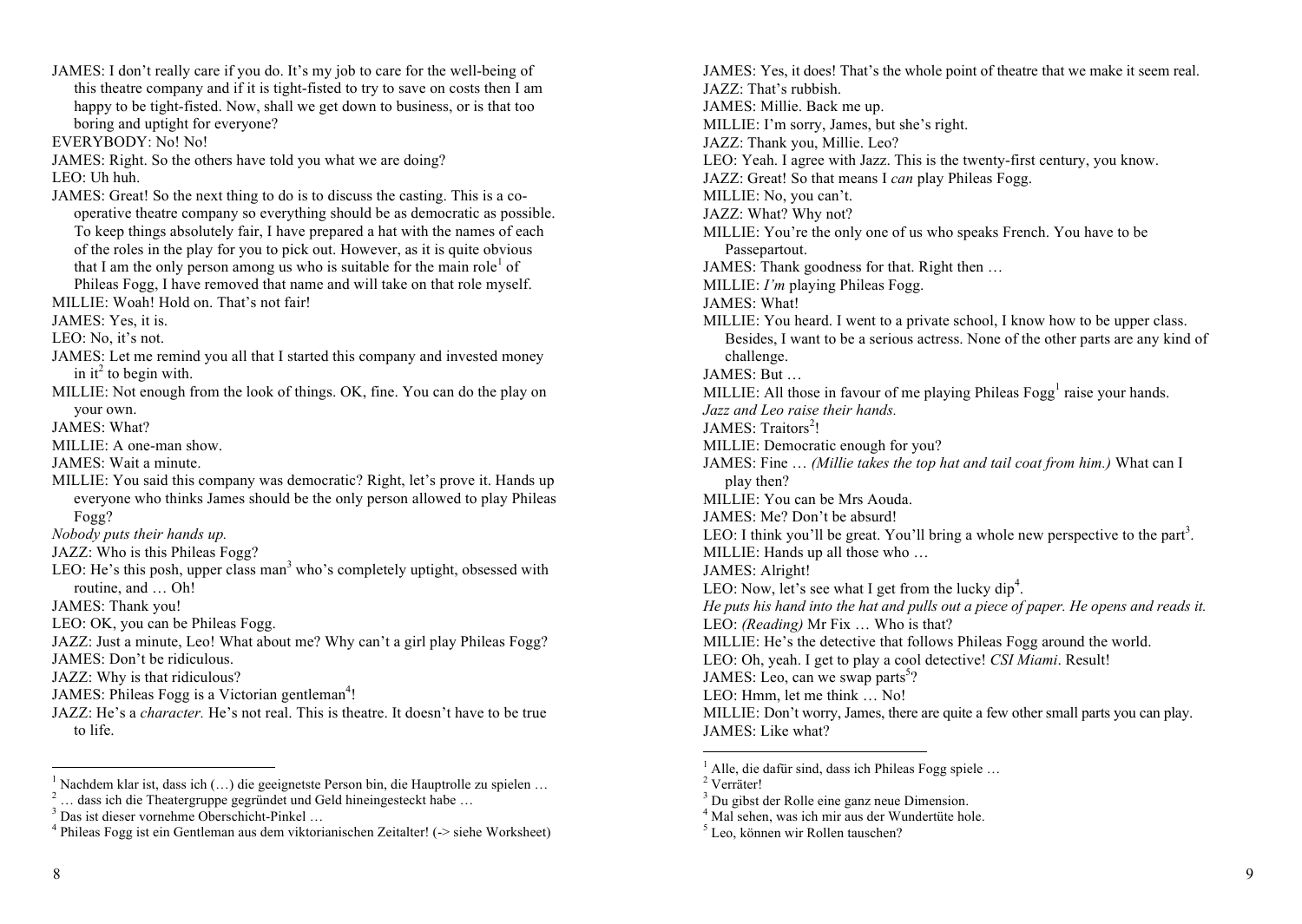MILLIE: I'm pretty sure there's an elephant. JAZZ: And a belly dancer!

**Scene 2 - Devising the Play** *Millie is on her own in the rehearsal room. She is wearing the top hat and the tail coat, and is walking up and down. Jazz enters.* 

JAZZ: Hi, Millie! MILLIE: Hi, Jazz! JAZZ: What are you doing? MILLIE: I'm getting into my part as Phileas Fogg. I'm practising walking like a man. JAZZ: Good idea. I need to do that for Passepartout. *Jazz joins her and they both walk up and down the room, trying to walk like men. James enters.*  JAMES: What's going on? Is there something wrong with both of you? MILLIE: We're rehearsing<sup>1</sup>. JAZZ: You should join in. We're practicing walking like men. You're playing Mrs Aouda, so you should practice walking like a woman. JAMES: No, thanks. MILLIE: Come on, James. Don't be grumpy<sup>2</sup>. JAMES: I'm not being grumpy, I just want to go and make a cup of tea first. MILLIE: Come on. At least give it a try. JAMES: Alright, alright. For goodness' sake! *James attempts to walk up and down like a woman.*  MILLIE: Women don't walk like that! JAMES: Yes, they do. JAZZ: When have you ever seen me walk like that? *She imitates the walk that James just did.*  JAMES: I told you I didn't want to do it. Look, don't push me, because I'm warning you that I'm on the brink of throwing it all  $in<sup>3</sup>$  and closing the company down. MILLIE: No sulking. We need you to direct the show<sup>4</sup>. Come on, James, you know you're the best director in town. JAMES: Thank you. JAZZ: He's the *only* director in town. MILLIE: Shh! Here, look! *(Reaching into the trunk.)* I found a cloak<sup>5</sup> with a hood

for you to wear as Mrs Aouda. You won't really be seen much. JAMES: Oh. OK. *He puts the cloak on and lifts up the hood. Leo enters. He is dressed in Harry Potter-glasses. He points his wand at James.*  LEO: *(Loudly)* Wingardium leviosa<sup>1</sup>! JAMES: Agh! Will you stop doing that! LEO: Sorry, I thought you were a Dementor<sup>2</sup>! JAZZ: Another party? LEO: Yeah. JAZZ: Let me guess, it was a *Lord of the Rings* theme? LEO: No, it's *Harry* … ha, ha, very funny. MIILLIE: So, are we ready to get on with the play? LEO & JAZZ: Yeah. MILLIE: James? JAMES: There's just one minor problem. MILLIE: What is it? JAMES: We don't have any scripts<sup>3</sup>. MILLIE: What? Why not? JAMES: You remember my laptop? MILLIE: The old one that blew up a couple of months ago? JAMES: Uh huh. MILLIE: What about it? JAMES: The only copy of the script was on it. MILLIE: No! JAMES: I'm afraid so. JAZZ: Why don't we get a writer to do a new script? JAMES: Too expensive. LEO: How much is there in the company bank account? JAMES: About nine-fifty. LEO: Nine hundred and fifty has to be enough to get someone to write a new script for us. MILLE: That's true, James. JAMES: Yes, that is true. Unfortunately there is only nine-fifty in the account. Nine pounds and fifty pence. MILLIE: But how is that possible? What about the grant from the Arts Council England<sup>4</sup>? JAMES: It hasn't arrived yet. I've got a meeting with them in a couple of days. MILLIE: Oh! Is everything OK?

<sup>&</sup>lt;sup>1</sup> Wir proben (vgl.: we practice, we train)

 $\frac{2}{3}$  Sei nicht grantig.<br> $\frac{2}{3}$  ... ich stehe kurz davor, alles hinzuschmeißen ...

<sup>&</sup>lt;sup>4</sup> Sei nicht eingeschnappt. Wir brauchen dich als Regisseur/du musst Regie führen. <sup>5</sup> Umhang (mit Kapuze)

 $<sup>1</sup>$  Schwebezauber</sup>

<sup>&</sup>lt;sup>2</sup> Gefährliches und grausames magisches Wesen (*Harry Potter*)<br>
<sup>3</sup> Manuskript, Stücktext (auch Drehbuch)<br>
<sup>4</sup> Förderung des Kunst-Rats England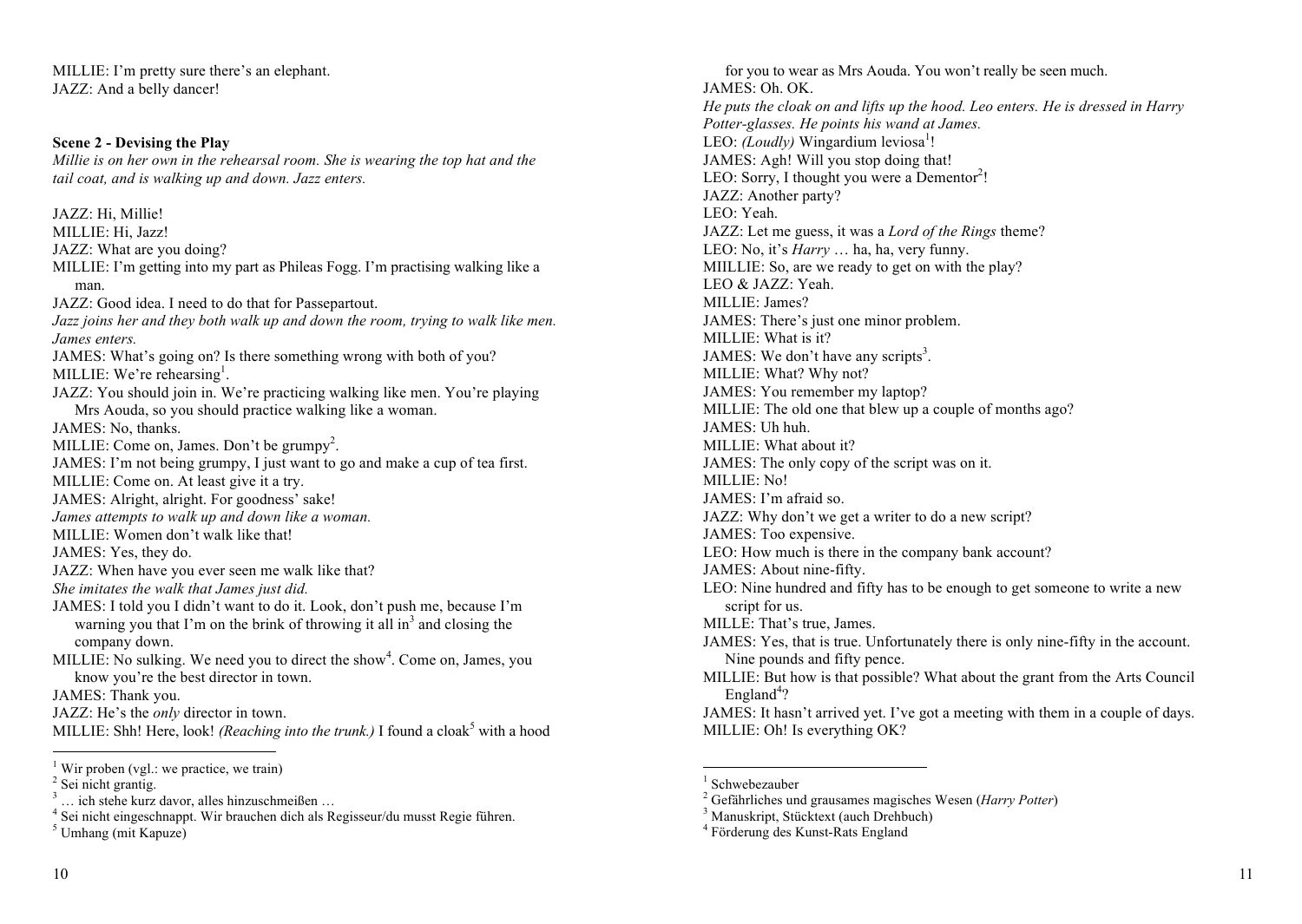JAMES: I think so. MILLIE: But right now, we are penniless. JAMES: I'm afraid we have a bit of a problem. MILLIE: Oh dear. What are we going to do? JAZZ: Why don't we just devise it<sup>1</sup>? MILLIE: We could devise it. JAMES: *(Reluctantly)* I suppose so. MILLIE: We don't really have a lot of choice. JAMES: No. LEO: Hold up. What's devising? JAZZ: Didn't they teach you devising at drama school?! LEO: I didn't go to drama school. MILLIE: That explains a lot. *(To Leo)* Devising is when the actors all get together and create the story themselves. LEO: Cool. So how does it work? JAZZ: You have to improvise<sup>2</sup>. MILLIE: Well, actually, as we're using a story that already exists, we just need to break it down into the basic  $plot<sup>3</sup>$ , and then choose which scenes we want to do and come up with some dialogue. LEO: But how do you know what to say? JAMES: *(Taking a book out of the trunk.)* We can use some lines from Jules Verne's original novel. JAZZ: And improvise the rest. LEO: That sounds really cool. Let's do it. JAMES: There's a problem. We only have two weeks to rehearse this play. It's not going to be easy to agree what to put in, and what to leave out. MILLIE: Do you have a better idea? JAMES: No. MILLIE: All those in favour of devising a script? *They all put their hands in the air.*  LEO: So how do we start? MILLIE: The first thing we need to do is to see if we can remember the basic plot of the story. James and I were both in the version we did five years ago. I think I still know some of the lines. JAMES: I played Phileas Fogg. The reviewer in the local newspaper said it was a great performance. MILLIE: *(Whispers to Jazz)* He said he was still trying to forget it! JAMES: Do you two know the story, too? JAZZ: I saw the film with Jackie Chan.

LEO: Jackie Chan?! The karate expert? Did he play Phileas Fogg? *He grabs the top hat and then performs a noisy karate fight with himself.*  JAZZ: No! He played a thief. LEO: A thief? I don't remember a thief. MILLIE: There isn't one. Not in the original story. LEO: I didn't think so. So they changed it for the film? To make it more exciting? MILLIE: Yes, I suppose so. LEO: That's awesome, why don't we do that, too? Put in some martial arts<sup>1</sup>? MILLIE: Can you *do* any martial arts? LEO: Uh, not really. I can do some origami<sup>2</sup>. MILLIE: OK. If we need someone to make a paper duck we'll let you know. JAMES: *(To Leo)* So do you know the story or not? LEO: We did it at school. It was a long time ago, though. JAZZ: Why don't we try to go through the story together? MILLIE: Yes, good idea, Jazz. We can throw in what we remember and work through the whole story fairly quickly. JAMES: That makes sense. MILLIE: James, you probably remember it best. Why don't you play a narrator<sup>3</sup>? JAMES: Brilliant! Can we have a narrator in the show? MILLIE: Of course. JAMES: At last, a nice part for me! LEO: What if I want to be the narrator? *James pulls a children's water pistol out of the trunk.* JAMES: Then I'll shoot you! LEO: Take a chill pill<sup>4</sup>. You can be the stupid narrator. JAMES: Thank you. MILLIE: Is everybody ready? EVERYONE: Yes! MILLIE: Let's do it! JAZZ: How does it begin?

#### **Scene 3 - From London to Port Said**

JAMES: The year is 1872 and we are in the great city of London. *There is a pause.*  JAMES: Come on, then. Do something! The city of London …

<sup>&</sup>lt;sup>1</sup> entwickeln, ausarbeiten<br>
<sup>2</sup> … aus dem Stegreif …<br>
<sup>3</sup> … wir müssen es nur auf die Grundhandlung runterbrechen …

 $\frac{1}{2}$  Kampfsport, -kunst  $\frac{2}{2}$  Japan. Papierfaltkunst

 $3$  Erzähler

 $4$  Beruhigungstablette (vgl. to chill  $\rightarrow$  relaxen, beruhigen)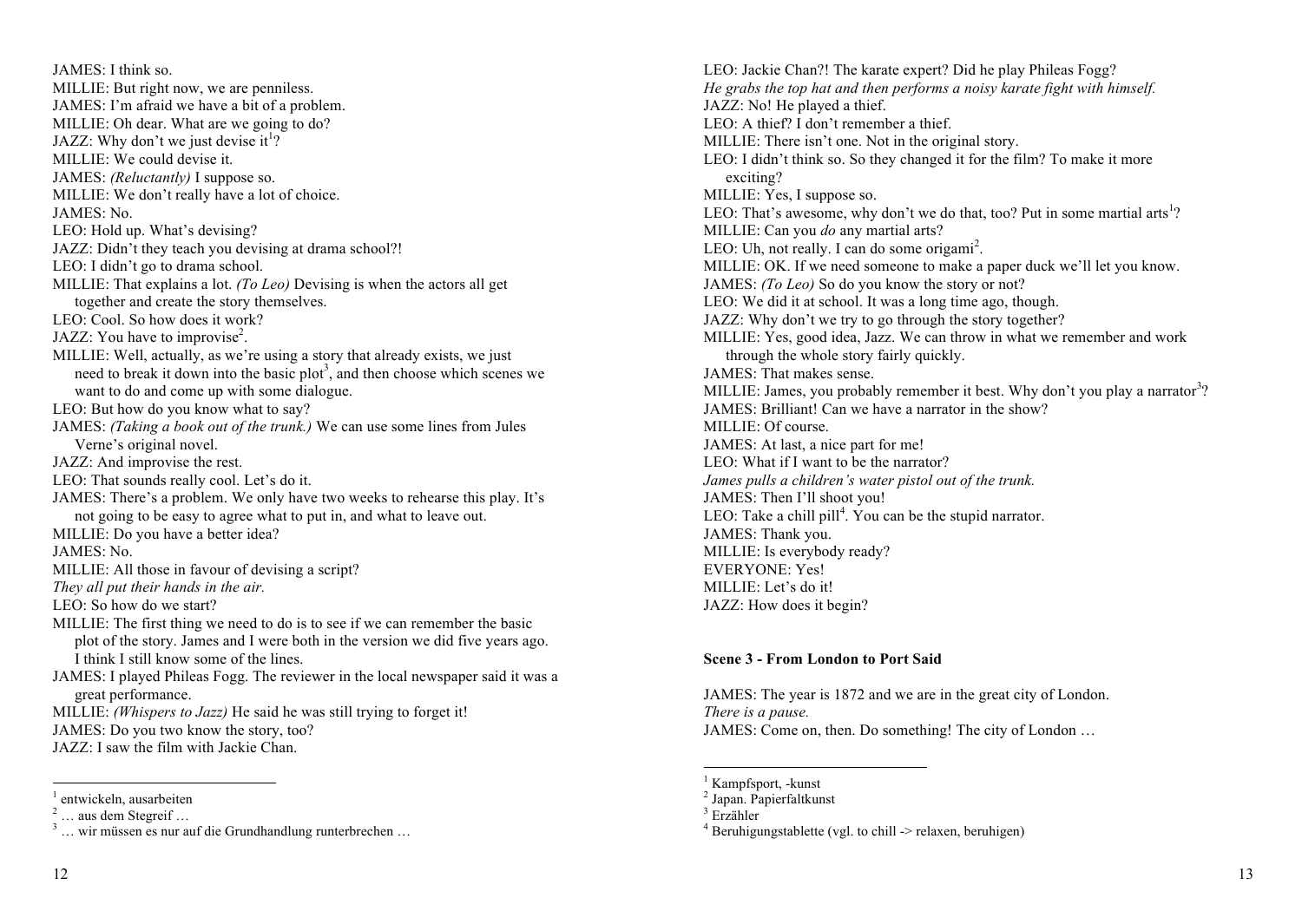*The other actors create a soundscape of London. The sound of Big Ben, voices shouting 'Fish and Chips!' 'Welcome to the Tower of London' etc.*  JAMES: I suppose that'll do. Wealthy English gentleman Mr Phileas Fogg … That's your cue<sup>1</sup>, Millie. MILLIE: Oh yes, sorry. *(As Fogg)* How do you do? JAMES: … and his French servant, Passepartout … JAZZ: *(As Passepartout)* Er, bonjour, comment ca va<sup>2</sup>? JAMES: ... live an orderly life<sup>3</sup> at number 7 Saville Row, Burlington Gardens. Every single day is exactly the same. PASSEPARTOUT: 7.27 a.m. … time to get up, Monsieur. FOGG: Good morning! PASSEPARTOUT: 8.27 a.m. FOGG: Tea and toast. PASSEPARTOUT: 9.27 a.m. FOGG: Shaving. Water temperature? PASSEPARTOUT: Exactly 86 degrees Fahrenheit. 10.27 a.m. FOGG: The newspapers! PASSEPARTOUT: 11.27 a.m. FOGG: A brisk walk in the park. PASSEPARTOUT: 12.27 p.m. FOGG: Lunch time. PASSEPARTOUT: 2.27 p.m. FOGG: Writing letters. PASSEPARTOUT: 4.27 p.m. FOGG: Afternoon tea and scones! PASSEPARTOUT: 5.27 p.m. FOGG: To the Reform Club. JAMES: The Reform Club was a famous gentlemen's club in Pall Mall. PASSEPARTOUT: 7.27 p.m. FOGG: Dinner. PASSEPARTOUT: 10.27 p.m. FOGG: Bed. PASSEPARTOUT: Bonne nuit, Monsieur. FOGG: Goodnight, Passepartout. An orderly life, Passepartout! An orderly life! PASSEPARTOUT: Oui, Monsieur Fogg. *Leo gives them a thumbs-up.*  JAMES: Well done, you two. *(Narrating)* But life was about to change for them both. One day at the Reform Club, Fogg overheard two men discussing a robbery at the Bank of England.

<sup>14</sup> <sup>15</sup> <sup>14</sup>

LEO: I've totally got this<sup>1</sup>! *He plays both men by swapping hats.*  MAN 1: There's been a robbery at the Bank of England! MAN 2: Good Lord! MAN 1: Yes! Fifty thousand pounds have been stolen. MAN 2: No! MAN 1: Yes! MAN 2: No! MAN 1: Yes! JAMES: Get on with it! LEO: Sorry! *(As Man 2)* Never mind, the police will catch the thief soon enough. MAN 1: If they can find him. MAN 2: What do you mean? MAN 1: The world is a much smaller place these days. The thief can travel faster and further than ever before. MAN 2: Indeed? MAN 1: Oh, yes. He could go right around the world in less than a year. FOGG: Eighty days. MAN 1: I beg your pardon? FOGG: Excuse me for interrupting, but the world can be circumnavigated in exactly eighty days<sup>2</sup>. MAN 2: Surely not? FOGG: It says so here in the *Daily Telegraph*. *(Reads)* Using steam boat and rail connections<sup>3</sup>, the entire journey can be completed in eighty days. MAN 1: What about breakdowns? FOGG: Taken into account<sup>4</sup>. MAN 2: Storms, hurricanes, typhoons? FOGG: All taken into account. MAN 1: I don't believe it's possible. FOGG: It's perfectly possible. The British newspapers do not lie. MAN 1: I'll wager five thousand pounds it cannot be done<sup>5</sup>. FOGG: Very well. But let's make it twenty thousand pounds. MAN 2: I say! MAN 1: Twenty thousand pounds? FOGG: Twenty thousand pounds! MAN 2: But you could lose the whole sum because of one accidental  $6$  delay.

<sup>&</sup>lt;sup>1</sup> Stichwort, Einsatz

<sup>2</sup> Wie geht es Ihnen?

 $\frac{3}{3}$  ... ein geordnetes, geregeltes Leben ... (-> vorhersehbar)

 $<sup>1</sup>$  Ich hab das voll im Griff!</sup>

<sup>&</sup>lt;sup>2</sup> ... die Erde kann in genau 80 Tagen umrundet werden.

<sup>&</sup>lt;sup>3</sup> Mit Dampfschiffen und Eisenbahnverbindungen ...<br><sup>4</sup> Das ist bereits alles eingeplant.<br><sup>5</sup> Ich wette um £ 5000, dass das nicht geht.

 $6 \ldots$  wegen einer zufälligen Verspätung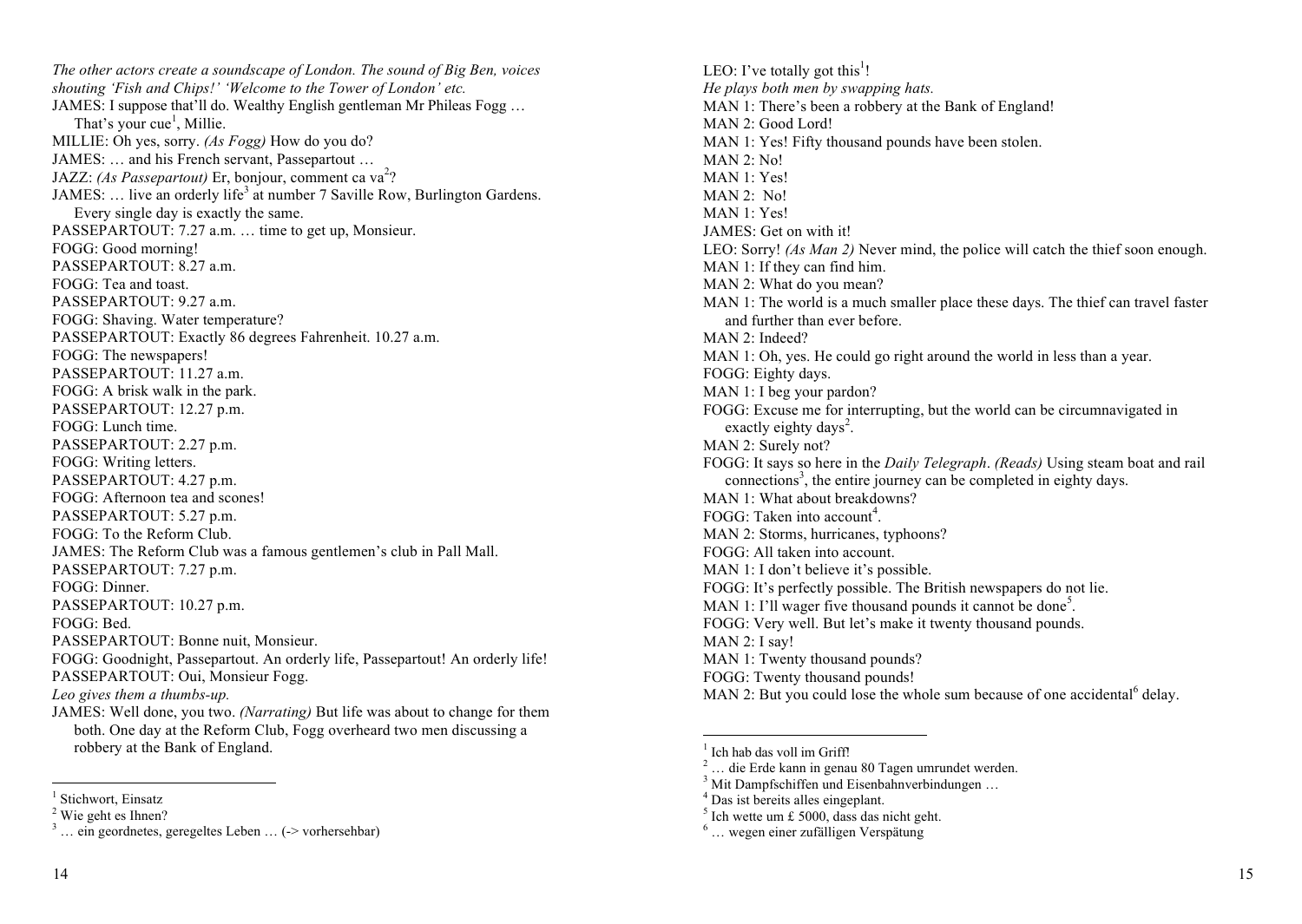FOGG: There will be no delays. The unforeseen does not exist<sup>1</sup>. Now what do

you say?

MAN 1: Very well. Done!

*They shake hands.* 

FOGG: Today is Wednesday, the 2nd of October. I shall be in London in this room, on Saturday, the 21st of December, at a quarter to nine in the evening, or the twenty thousand pounds, now deposited<sup>2</sup> in my name at Baring's Bank, will belong to you.

MAN 2: Aren't you going to go home to get ready?

FOGG: Not yet. There's no need. I am perfectly prepared. The steamer to Calais doesn't leave until 10.45 pm. So why don't we have a game of cards first?

JAZZ: Just a minute. Stop!

JAMES: What is it?

- JAZZ: Are you really going to let Leo play both parts like that? It slows everything down, I want to get home before midnight.
- LEO: If you want the play to go faster let me narrate for a bit. JAMES: No <br>I
- LEO: *(Very fast indeed in one breath)*: So, Phileas Fogg went round the world as fast as he could with Passepartout, he had lots of adventures, saved Mrs Aouda, got back to England just in time, won his bet and lived happily ever after. The end.
- JAMES: Thank you for that, Leo. You've managed to forget your own character, Detective Inspector Fix, completely.

LEO: Oh yeah! Oops! JAMES: Right. Are we ready to carry on? ALL: Yes.

JAMES: Mr Fogg set off for France.

PASSEPARTOUT: Bravo! Vive la France!

JAMES: He took a bag of his own cash with him for expenses<sup>3</sup>. Unfortunately Detective Inspector Fix of Scotland Yard …

*Leo puts on a pair of dark glasses and grabs the water pistol from the trunk.*  LEO: *(Shouting in a strong American accent*) ALRIGHT! FREEZE, YOU

THIEVING SCUMBAG, BEFORE I BLOW YOU TO KINGDOM COME<sup>4</sup>!

JAMES: What are you doing?

LEO: Just updating things a bit. Young people need excitement. They need to be

able to relate to the characters<sup>1</sup>. They don't want to see anything old-fashioned. JAMES: Like Shakespeare for example? LEO: You know what I mean. You have to get some modern stuff in. JAMES: Is that right? LEO: Yes, it is. Come on girls, back me up ... Jazz? JAZZ: I suppose he does have a point. JAMES: Does he? Millie? MILLIE: Don't drag me into this. LEO: Let's have a vote. All those in favour of updating the play? *Leo and Jazz put their hands up.*  LEO: Come on, Millie. MILLIE: No, I'm with James on this. It's a classic story, there is no need to change it. JAMES: Thank you. MILLIE: However, that doesn't mean we have to accept everything that's in the book. We can adapt things a little<sup>2</sup>. After all, the world is very different now to the way it was in Jules Verne's time. We think very differently about some things. So we might need to stop and talk about some parts and what they mean to a modern audience. Are we all happy with that? *Jazz nods. Leo looks unsure, but then nods his head.*  JAMES: Right then. On with the play. JAMES: *(Narrating)* Detective Inspector Fix of Scotland Yard thought that Fogg was the bank robber because he looked just like the man described in the police report. FIX: *(To Passepartout)* Excuse me. Your master seems to be in a great hurry. PASSEPARTOUT: That's right, Monsieur. It's a bet. We just ran out of the house, and caught the first train to the port. FIX: Did you? For a bet? PASSEPARTOUT: That's right. He gave me an armful of money, and told me to pack his bags straight away. FOGG: *(Calling)* Passepartout! Hurry up! PASSEPARTOUT: Au revoir! FIX: *(To himself)* An armful of money? JAMES: Mr Fix set off after Phileas Fogg, certain that he was the thief … to France by boat *(Passepartout is sick)*, Italy by train … ALL: 'Gelato, Spaghetti, Vino Rosso'!

JAMES: Back on a ship again …

PASSEPARTOUT: Oh no! *(Passepartout is sick once more.)*

 <sup>1</sup> Etwas Unvorhergesehenes/Unerwartetes gibt es nicht!

<sup>&</sup>lt;sup>2</sup> … in meinem Namen bei der Baring's Bank hinterlegt<br> $\frac{3}{1}$  … einen Sack voll eigenes Bargeld für (Reise-)Ausgaben mitnehmen

 $3$ <sup>4</sup> Keine Bewegung, du diebischer Mistsack, sonst knall ich dich ab! ( $\ge$  siehe Worksheet)

<sup>&</sup>lt;sup>1</sup> Junge Leute müssen sich von den handelnden Personen angesprochen fühlen  $\dots$  <sup>2</sup> Wir können (sollten) einige Dinge etwas anpassen.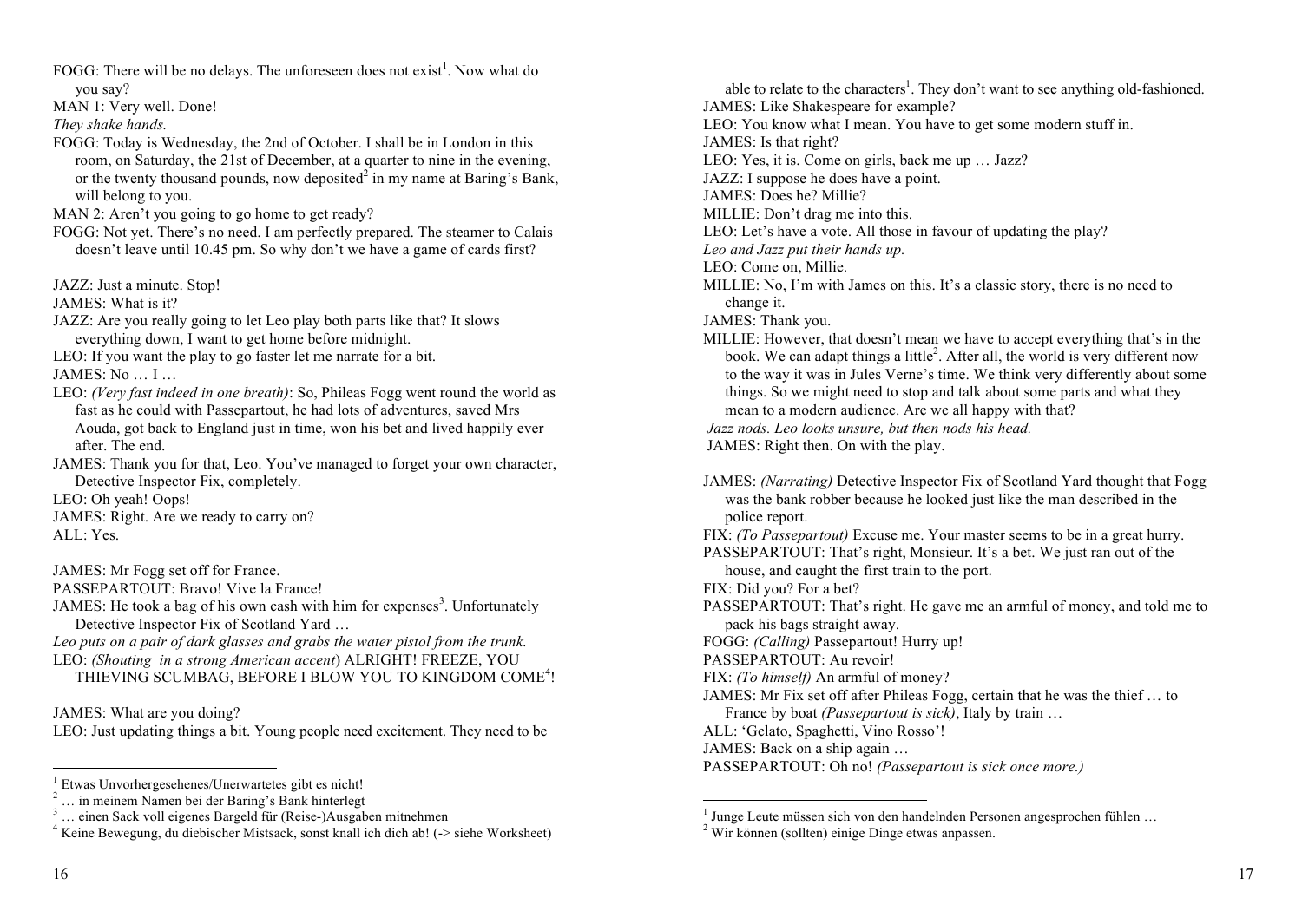JAMES: All the way to Port Said in Egypt. ALL: 'Salaam Aleichem! Come and visit the Pyramids'! *Leo begins walking around moaning and holding his arms out in front of him.*  JAMES: What are you doing? LEO: I'm being a mummy! JAMES: Well, stop it! While they were in Egypt … MILLIE: Phileas Fogg met a belly dancer! JAMES: No, we don't need to do this part now, do we? JAZZ/MILLIE/LEO: Yes! *Music plays. James does a very reluctant belly dance*. FIX: Hmmm, now that we're in Egypt, I need to find a way to stop Mr Fogg and have him arrested. The problem is that I have to wait for a special arrest warrant<sup>1</sup> from England. I must slow him down somehow. I'll pretend to be an ordinary traveller, just like them. His servant Passepartout is pretty stupid I'm sure I can fool him. JAZZ: Hey! FIX: I'll make friends with him first, and then find a way to delay their journey at some point. Monsieur Passepartout! How nice to see you again. PASSEPARTOUT: Oh, yes. Er, Mr Fix? FIX: That's right. Where is your master? PASSEPARTOUT: Mr Fogg has gone back on board the ship. We are going on to Bombay. FIX: Really? So am I. What are you doing here? PASSEPARTOUT: I just had Mr Fogg's passport stamped. FIX: Why? PASSEPARTOUT: We're going right around the world and then back to London again. I have to prove we did it. FIX: *(To himself)* That can't be true, it must be a trick. PASSEPARTOUT: Oh!  $FIX: What is it?$ PASSEPARTOUT: I must make sure I'm not late for the ship. *(He takes out his watch)* It leaves at four. FIX: There's plenty of time, it's not even twelve o'clock yet. PASSEPARTOUT: Twelve? It's only ten o'clock by my watch. FIX: Your watch is slow. PASSEPARTOUT: It can't be. This was my grandfather's watch. It is never too slow and it is never too fast. FIX: Then you must still be on London time. You must change the time on your watch as you travel East. PASSEPARTOUT: Change the time on my watch? Certainly not! FIX: Then your watch won't agree with the sun.

PASSEPARTOUT: The sun can do what it likes. My watch stays as it is. Are you coming back to the ship? FIX: Yes, but later. I'll see you on board. *Passepartout leaves. Fix mimes entering an office.*  LEO: James, you have to be an official in the Post Office. *An Egyptian Postal clerk enters.* CLERK *(played by James)*: Can I help you? MILLIE: What kind of accent is that? JAMES: Egyptian. MILLIE: No, it isn't. It sounds like you're strangling a cat. Speak normally. CLERK: Can I help you? FIX: Yes. Can you send a telegraph for me? CLERK: With pleasure. JAZZ: And the Oscar for Best Supporting Actor with a Silly Accent goes to … JAMES: Shut up, Jazz. *Fix mimes sending a telegraph.* FIX: Attention Scotland Yard, from Detective Inspector Fix. I am following Phileas Fogg, the suspected bank robber<sup>1</sup>, to Bombay. Send a warrant for his arrest to India.

#### **Scene 4 - From Bombay to Hong Kong**

JAMES: Their journey continued on through the Suez Canal, over the Red Sea, into the Arabian Sea, and through a terrible storm … *They all mime a storm at sea.*  PASSEPARTOUT: I really hate ships! JAMES: Until finally they reached Bombay in India … ALL: 'Curry, Poppadums, Pilau Rice'! FOGG: I say, Passepartout. Isn't that a snake charmer? *Nobody moves.*  FOGG: I said, isn't that a snake charmer? LEO: Oh! Me? *James nods his head. Leo grabs a Keffiye headscarf and becomes a snake charmer. A snake emerges from the basket and bites Passepartout in the bottom.*  PASSEPARTOUT: Ah! I need someone to suck the poison out<sup>2</sup>! FOGG: You must be joking! JAMES: In Bombay they boarded another train on the Great Indian Peninsular Railway. The train crossed the vast continent of India, eventually passing through

 $\frac{1}{1}$  ... auf einen Sonder-Haftbefehl aus England warten

<sup>&</sup>lt;sup>1</sup> … dem verdächtigen (vermeintlichen) Bankräuber … <sup>2</sup> Ich brauche jemand, der mir das Gift aus der Wunde saugt!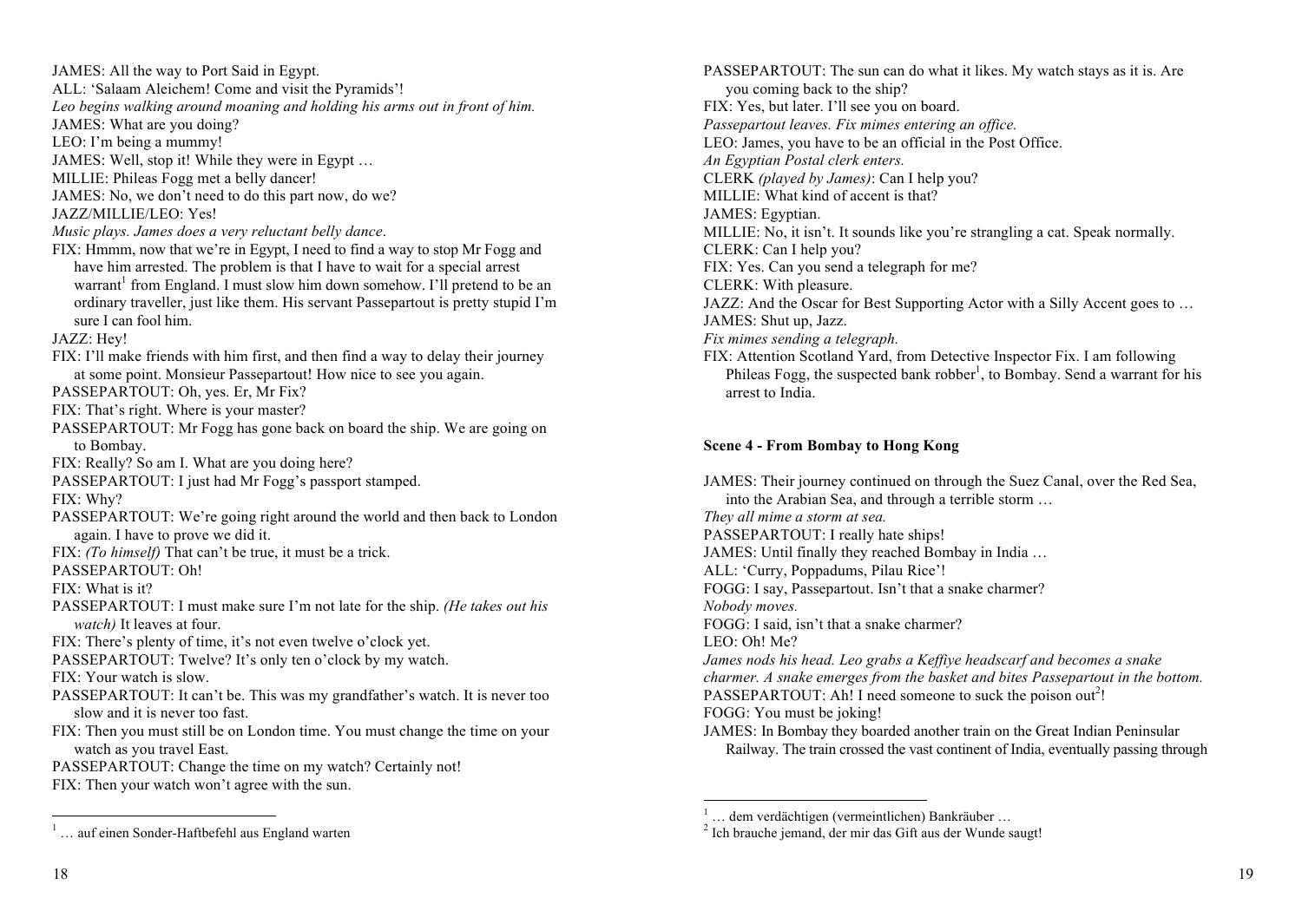a remote region where the Thuggees, a group of dangerous assassins, lived<sup>1</sup>. *Leo screams and performs some karate moves.*  LEO: Is this the bit where Jackie Chan comes in? JAMES: No! As they pulled into the station of Rothal the train stopped. All change, please<sup>2</sup>!! FOGG: What is it, Passepartout? PASSEPARTOUT: Sir, no railway. FOGG: What do you mean, no railway? PASSEPARTOUT: The railway isn't finished yet! FOGG: Not finished? PASSEPARTOUT: The fifty miles from here to Allahabad are not finished. FOGG: But the newspaper? PASSEPARTOUT: Was wrong! Oh, Monsieur! Everything is ruined. You will lose your bet, you will lose your money!! FOGG: Never mind. We are two days ahead of time. We will find a way to get to Allahabad. PASSEPARTOUT: But how? JAZZ: That's you, James. It's the elephant! *James grabs something to be an elephant's trunk*. JAMES: Can't we all do the elephant? *The others help him create an elephant carrying Fogg and Passepartout.*  JAMES: As Fogg and Passepartout travelled on the back of the elephant, they heard a woman's voice crying out for help. Oh, that's me … LEO: OK. I'll narrate. JAMES: Alright, but only for this bit. *James puts on the cloak with the hood. He performs this part with absolute seriousness and does not try to make it comical.*  LEO: Mrs Aouda was the daughter of a Parsi merchant<sup>3</sup>. She was married against her will to a powerful Prince. But her husband died, and she was about to be sacrificed by being burnt on his funeral pyre $4$ . MRS AOUDA: No! Please! Somebody help me!

FOGG: Quick, Passepartout. Go into those trees and create a distraction<sup>5</sup>. I will rescue that poor woman.

*Passepartout pretends to hide. He begins to sing a French song.* 

LEO: The Thuggees followed the sound into the woods and Mr Fogg was able to free Mrs Aouda. They caught the next steam boat from Calcutta and …

<sup>1</sup> ... eine abgelegene Gegend, in der die Thuggees, eine Gruppe gefährlicher Mörder, lebten<br> $\frac{2}{3}$  Alles umsteigen bittel (hier: aussteigen)

JAZZ: Can we stop a minute? MILLIE: What is it? JAZZ: You said we could stop if there was something we wanted to talk about. MILLIE: Yes. JAZZ: Well, isn't that scene kind of racist? JAMES: In what way? JAZZ: You know … Evil Indian Thuggees trying to murder a woman by setting her on fire? How realistic is that really? MILLIE: As a matter of fact, Jazz, this is deadly serious. This really used to happen. In some parts of India widows were forcibly burned to death<sup>1</sup> when their husbands died. JAZZ. Wow, that's horrible, but that was a long time ago, wasn't it? MILLIE: Guess when a law against it was finally passed in Rajasthan? JAZZ: Uh, I don't know. Nineteen-twenty? MILLIE: Nineteen eighty-seven. *They are all very surprised.*  JAZZ: Nineteen eighty-seven! That's awful. MILLIE: Women still suffer from terrible violence all around the world<sup>2</sup>, in our own country too, sometimes. It's important not to forget that. JAMES: Jules Verne wasn't being either racist or sexist when he wrote his books. He just created adventure stories from his own experience. MILLIE: That's true. Did you know that Jules Verne was in favour of Indian Independence<sup>3</sup>? The story of the relationship between Mrs Aouda and Phileas Fogg was actually a very early inter-racial love affair, quite radical for Victorian times<sup>4</sup>. JAMES: Millie's right. It is important to look at *why* stories were written, as well as *when* they were written. JAZZ: Point taken<sup>5</sup>. So, what happens next? JAMES: They travel on from Calcutta. PASSEPARTOUT: Not another ship!! *(He is sick)*  JAMES: To Hong Kong. ALL: 'Egg-fried rice, crispy noodles!' FOGG: We have missed our connection to Japan, Passepartout. PASSEPARTOUT: Mon Dieu! What can we do? FOGG: Find another one, of course. Excuse me, Sir.

JAMES: Who are you talking to?

FOGG: Excuse me, man who just happens to be passing by …

<sup>&</sup>lt;sup>3</sup> … die Tochter eines parsischen Händlers (-> siehe Worksheet)  $\frac{4}{1}$  … sie sollte geopfert werden, indem man sie auf seinem Scheiterhaufen verbrannte

<sup>5</sup> Geh hinter die Bäume dort und tu etwas, um sie (die Thuggees) abzulenken …

<sup>&</sup>lt;sup>1</sup> In einigen Gegenden Indiens wurden Witwen zwangsweise verbrannt … <sup>2</sup> Frauen leiden teilweise immer noch weltweit unter schrecklicher Gewalt … <sup>3</sup> Wusstest du, dass Jules Verne für die Unabhängigkeit Indiens war?

<sup>&</sup>lt;sup>4</sup> ... eine gemischt-rassige Liebesbeziehung (-> fast unmöglich im vikt. Zeitalter) <sup>5</sup> Zur Kennnis genommen (OK, hab's verstanden)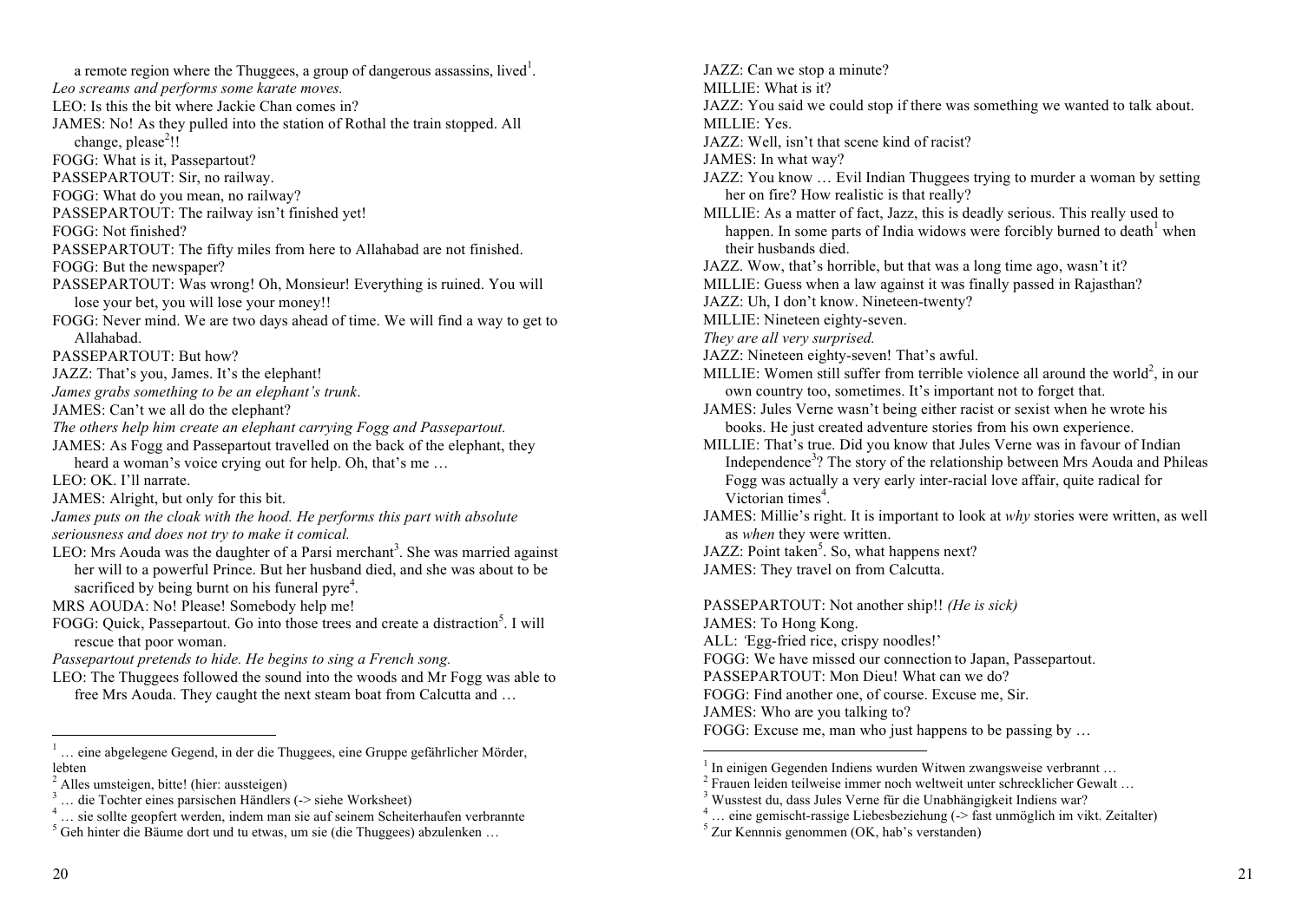MAN: *(Played by James)* Er, yes? FOGG: What is the name of that ship over there? MAN: Oh, yes. The "Carnatic". FOGG: Where is she going<sup>1</sup>? JAMES/MAN: Yokohama, Japan. FOGG: A stroke of luck, Passepartout! Splendid<sup>2</sup>. What time does she leave? MAN: I'm not sure. First thing tomorrow morning, I think. FOGG: Thank you, sir. Passepartout, go and get us two tickets to Yokohama. I'll meet you later at the Hillcrest Hotel. *Fogg exits.* MAN: Excuse me. I'm sorry, I've just remembered, the "Carnatic" leaves tonight at midnight. PASSEPARTOUT: Thank you, Monsieur. I must get our tickets and tell Mr Fogg. FIX: *(To himself)* My arrest warrant is on its way. If I can keep them in Hong Kong an extra twenty-four hours I can arrest Fogg! Ah, Mr Passepartout! PASSEPARTOUT: Did you travel here on the same ship as us again? FIX: Um, yes. I did. PASSEPARTOUT: You can't trick me. FIX: What do you mean? PASSEPARTOUT: You're following us, aren't you, Mr Fix? FIX: I … er … PASSEPARTOUT: And I know why! FIX: You do? PASSEPARTOUT: Yes. You're a private detective from the Reform Club. They don't trust us after all. FIX: They don't? PASSEPARTOUT: No. You're here to make sure we really go all the way around the world. Well, come on then, you can follow me now. I am going to buy a ticket to Japan. You see that ship over there? We leave on her tonight, at midnight. FIX: Midnight? PASSEPARTOUT: That's right. I must remember to tell Mr Fogg, or he will miss it! FIX: Miss it? Why? PASSEPARTOUT: He thinks it leaves tomorrow morning. FIX: Does he? Mr Passepartout, why don't you come and have a quick glass of brandy<sup>3</sup> with me before you go to buy the ticket? There's plenty of time to buy it later. PASSEPARTOUT: A glass of brandy? No, no. I can't.

FIX: French brandy, of course! PASSEPARTOUT: Cognac! Why didn't you say so before? Lead the way! JAMES: So they went to a little bar. FIX: *(Clinking glasses with Passepartout)* Cheers! *They mime drinking lots of brandy. Fix pours his away but Passepartout always drinks his down. He finally passes out and snores loudly.* FIX: Sleeping like a baby. Well, Mr Phileas Fogg. I think you're staying in Hong Kong. JAMES: The next morning Phileas Fogg went to the docks … FOGG: Goodness me. The ship has left! *Mr Fix enters.* FIX: Excellent, Fogg is still here. My warrant arrives at lunchtime. Is anything the matter, Mr Fogg? FOGG: Mr Fix. Good Morning. I have lost my servant, and missed my ship. FIX: Oh, dear. When is the next one? FOGG: In one week. FIX: One week? What a pity. I guess you will stay here in Hong Kong to wait for it? FOGG: Certainly not. FIX: What do you mean? FOGG: I will find another way to get to Japan. FIX: Another way? FOGG: Another way. PASSEPARTOUT: Another way!

LEO: Is this the bit with the hot-air balloon? JAMES: That's right. LEO: How are we going to do that? MILLIE: I could get into the trunk; that can be the basket of the balloon. JAMES: Good idea.

*Phileas Fogg mimes getting into a hot-air balloon, and waves goodbye.*  FIX: But, Mr Fogg. What about your servant? You can't leave him behind! FOGG: Passepartout will be all right. He'll catch up, I'm sure. Cast off<sup>1</sup>! *They mime the departure, and then the actors use a very small toy balloon to show Fogg flying off over the Ocean.* 

# **Scene 5 - From Hong Kong to Liverpool**

JAMES: Ah. I've forgotten what happens next. MILLIE: Um, I think that Passepartout wakes up just in time to catch the

<sup>&</sup>lt;sup>1</sup> Im Englischen sind Schiffe (und Autos!) weiblich, deshalb: "Where is she going?" <sup>2</sup> Ein Glücksfall, Passepartout! Fantastisch.

<sup>&</sup>lt;sup>3</sup> Weinbrand, Cognac

 $<sup>1</sup>$  Ablegen!</sup>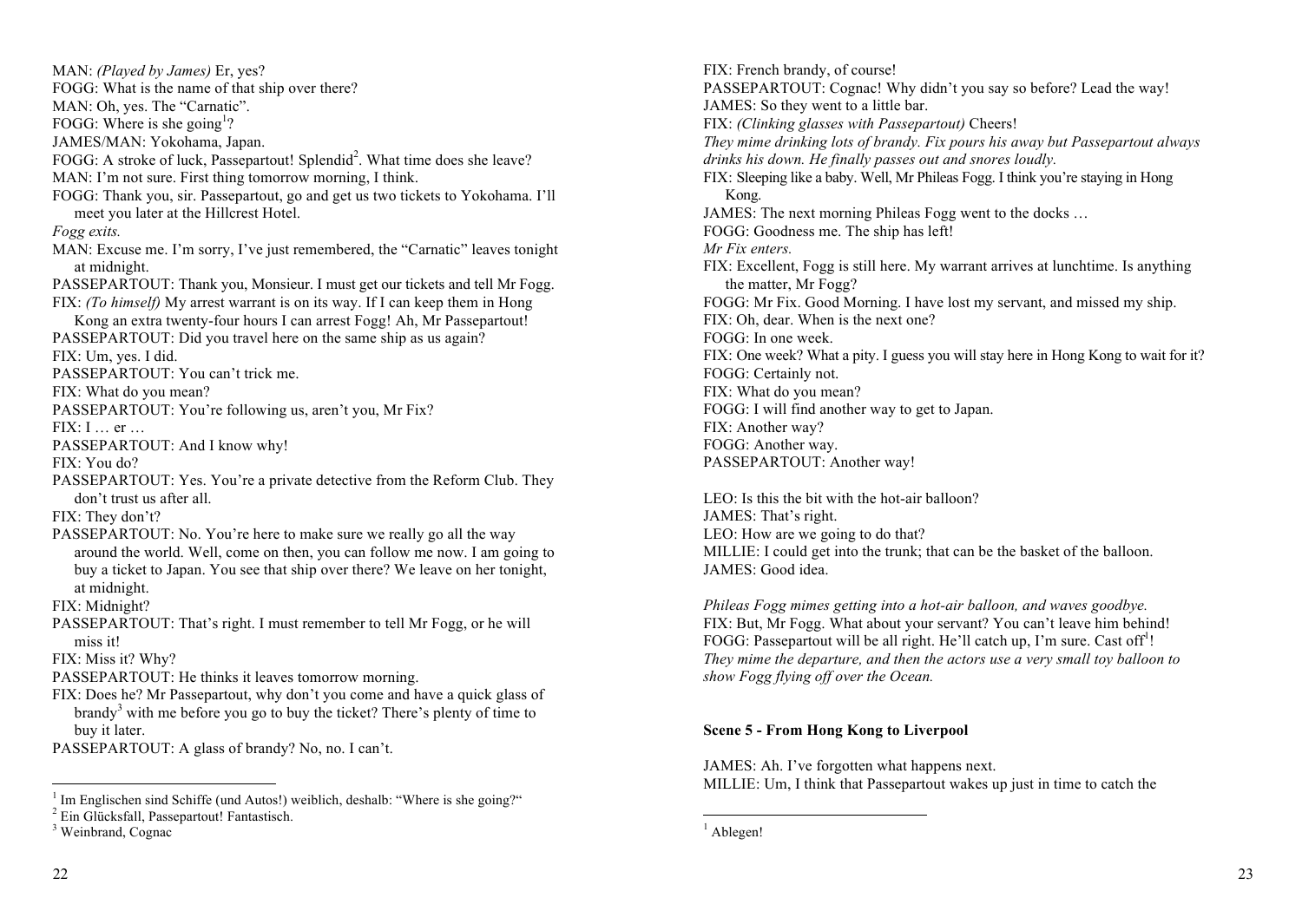"Carnatic" and Fogg has some problems with his balloon, so they get to Japan about the same time.

- ALL: 'Sushi, Sashimi, Sumo Wrestling'!
- LEO: Do I remember something about Passepartout performing in a circus while he is waiting for Mr Fogg to arrive?
- JAMES: Yes. I think you're right. Barnum and Bailey's circus is in town and Passepartout gets a job with them. Jazz?
- *Jazz tries to do some circus tricks (juggling, etc) – they are all very bad.*
- JAZZ: I might need some help with this.
- JAMES: Phileas Fogg visited the circus because he found out that the circus had booked passage to San Francisco<sup>1</sup> and had also reserved a special train to cross the USA to New York City. FOGG: Passepartout! PASSEPARTOUT: Monsieur Fogg! FOGG: Come along, we've no time to waste. PASSEPARTOUT: You're taking me with you? Even though I made you miss the ship? FOGG: Of course. I can't leave you here. PASSEPARTOUT: Why not? FOGG: It's simple. You're one of the worst clowns I've ever seen! Now take that ridiculous nose off and follow me. JAMES: After arriving in San Francisco … ALL: 'Hot dogs, hamburgers, Coca Cola'! JAMES: They set off in the circus train to cross the 2,906 miles to New York City. But halfway across the USA, the train is attacked by Sioux<sup>2</sup>. LEO: Who's Sue? JAMES: Not Sue, Sioux. LEO: Sue who? JAMES: Sioux! JAZZ: The Sioux are a tribe of Indians, Leo. MILLIE: No, they are not. JAZZ: Yes, they are. MILLIE: No, they're not. They're not called Indians. They're Native Americans.
- JAZZ: Oh yes. Sorry.
- LEO: So what happens when they meet the Sioux?
- JAMES: They escape from them.
- LEO: Great. Thrilling.
- JAMES: There is an exciting bit here, though. They reach a bridge over a deep

ravine<sup>1</sup> that's just about to break. Fogg wants to cross it. MILLIE: But the train driver tells them it's too dangerous. LEO: Cool! Stand aside. This is a part for me.

*Leo puts on a train driver's hat and blows a train whistle.*

TRAIN DRIVER: *(In a very thick American accent)* Hey there, pardner. The bridge up yonder<sup>2</sup> was damaged by an earthquake. It looks about ready to drop. We have to stop the train right here. FOGG: Let me take a look. *He mimes looking over the edge of the ravine.*  PASSEPARTOUT: Mon dieu! That is a long way down! FOGG: Passepartout. Go back to the carriage. Tell everybody to lie down on the floor. I'm going to drive the train over the bridge. TRAIN DRIVER: Are you crazy, mister? PASSEPARTOUT: No, he's just British. But the bridge will break, Monsieur. We will all be killed! FOGG: Not if we go fast enough, Passepartout. We'll be over it before it has a chance to break. Come on! Get the passengers ready. PASSEPARTOUT: Get down, everybody! FOGG: Right. Are we all set? ALL: No!! FOGG: Full steam ahead! *The actors mime a train moving very quickly, there is a terrible cracking sound as they reach the middle …* ALL: Look out! It's going to break! We're not going to make it! *They manage to reach the other side, just in time, as the bridge breaks after they have crossed.*  ALL: Thank goodness! We're over! Hooray for Mr Fogg! PASSEPARTOUT: I never want to go on a train again. JAMES: When they finally got to New York, all the passenger ships back to England had left. But Phileas Fogg was not a man to give up easily. FOGG: We need to find a cargo ship<sup>3</sup>, Passepartout. Ah, that man looks like a Sea Captain. *Millie looks at Leo.* LEO: What me again? I've just been the train driver. FOGG: Ahoy there, man who looks like a sea captain! LEO: Fine! *(As Captain – very polite and friendly)* Hello. JAMES: *(Narrating)* He was a short-tempered and miserable man. CAPTAIN: *(Rudely)* What do you want?

<sup>&</sup>lt;sup>1</sup> Der Zirkus hatte eine Überfahrt nach San Francisco gebucht.<br><sup>2</sup> Nordamerikanische Völkergruppe (Native Americans), wird [ suː] ausgesprochen

<sup>&</sup>lt;sup>1</sup> Schlucht<br>
<sup>2</sup> Die Brücke dort drüben ...<br>
<sup>3</sup> Frachtschiff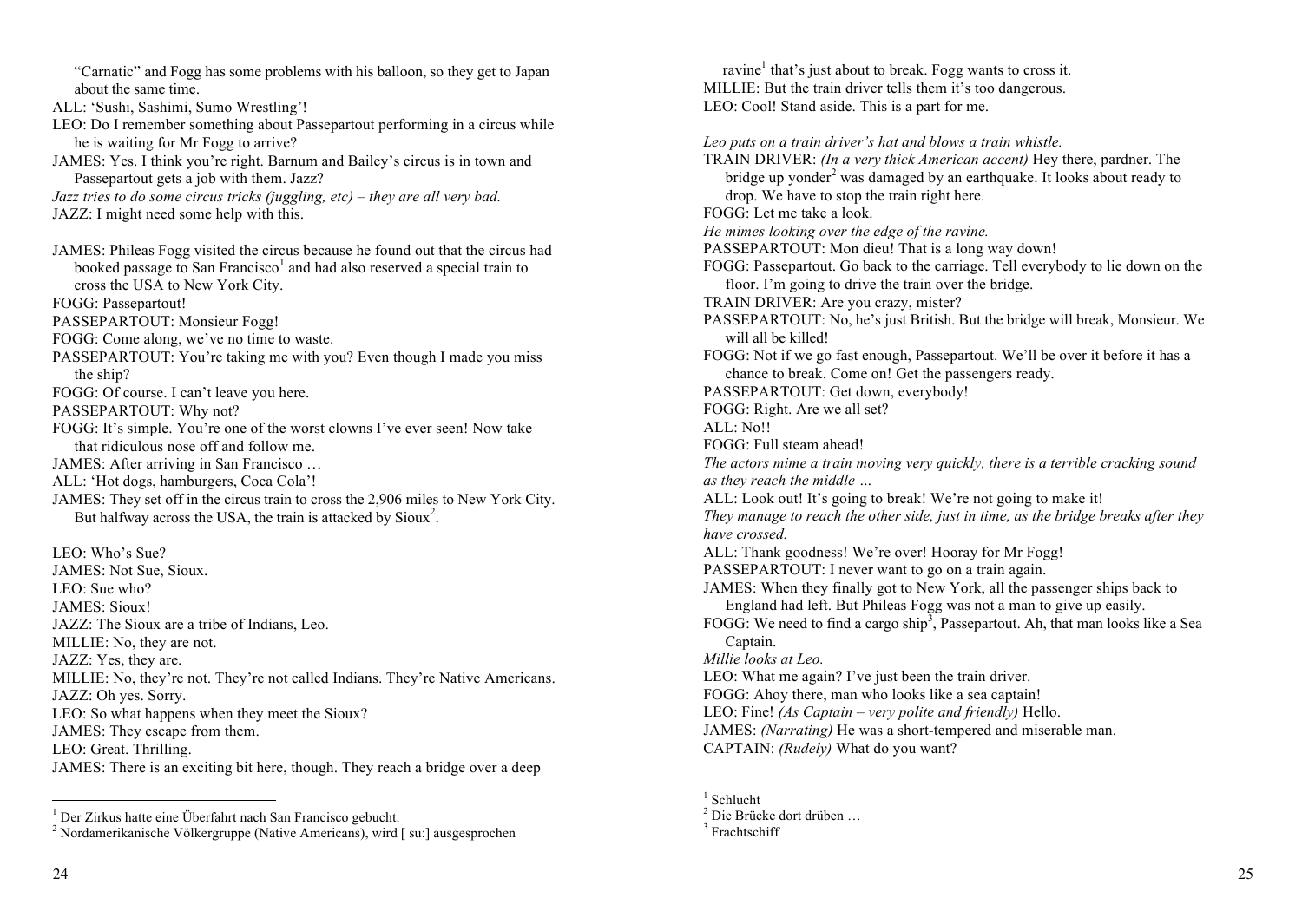FOGG: I am Phileas Fogg from London. CAPTAIN: So what? FOGG: What is your name, Sir? CAPTAIN: I'm Captain Andrew Speedy from Cardiff. FOGG: Where are you going, Captain? CAPTAIN: Bordeaux, in France. FOGG: Any passengers? CAPTAIN: I never take passengers. FOGG: Will you take us to Liverpool in England? CAPTAIN: Liverpool? No! FOGG: We can pay well. CAPTAIN: No! No! No! FOGG: Then will you take us to Bordeaux instead? CAPTAIN: No, I won't! I don't take passengers. FOGG: Not even for five hundred pounds? CAPTAIN: Five hundred pounds? FOGG: Each! CAPTAIN: Jump on board! JAMES: Halfway to Bordeaux, Mr Fogg bought the whole ship from Captain Speedy for nine thousand pounds. PASSEPARTOUT: We're on our way to Liverpool – back to England at last! *Mr Fogg opens his diary.* FOGG:  $16^{th}$  December 1872. It is seventy-five days since we left London, and we are halfway across the Atlantic Ocean. CAPTAIN: There's a problem, Mr Fogg. Because of the weather, there is not enough coal left to get us to Liverpool. PASSEPARTOUT: Not enough coal? Mon Dieu! What can we do? FOGG: It's simple, Passepartout. *(He holds up an axe)* We must burn everything, to keep the ship moving forwards! *Phileas Fogg and Passepartout mime breaking up the ship and putting the wood into the boilers.* VOICE: Land ahoy! PASSEPARTOUT: England! We're home! Nothing can stop you now, Mr Fogg! Nothing! FOGG: Liverpool is six hours from London, Passepartout, we must get to a railway station as quickly as possible … JAMES*:* They didn't see him, but Mr Fix was following them all the way. He was right on their heels<sup>1</sup> when they reached the railway station. *James becomes the station announcer.* 

ANNOUNCER: Good afternoon, Ladies and Gentlemen. Welcome to Liverpool

Lime Street station. Please stand clear of the platform edge<sup>1</sup>. The 11.05 fast train to London will shortly be arriving at platform one. FIX: Excuse me, sir. Is your name Phileas Fogg? FOGG: You know it is. MR FIX: Then I arrest you in the name of the law.

#### **Scene 6 - From Prison to Freedom**

*The scene changes to a prison cell. Passepartout is standing outside pacing up and down. Mr Fogg opens his diary.* 

FOGG:  $21<sup>st</sup>$  December. The eightieth day since leaving London. I am in a prison cell in Liverpool. So close to London and yet so far away. PASSEPARTOUT: Mon Dieu! I will murder that snake Fix. FOGG: Stay calm, Passepartout, I'm sure something will happen to sort this out. Try to keep a stiff upper  $lip<sup>2</sup>$ . PASSEPARTOUT: A stiff upper lip? *(To himself)* What is that? *He pulls faces trying to make his lip stiff. Fix enters holding a newspaper. He opens the cell door with a key.* FIX: Mr Fogg! Mr Fogg! I'm so sorry! I am so sorry! You are free to go! FOGG: Free? FIX: The newspaper! Look at the newspaper! FOGG *(Reading)*: Bank robber caught. Mr Phileas Fogg innocent! PASSEPARTOUT: Quickly, Monsieur! Quickly! FOGG: You are right, Passepartout, we have a train to catch. We must be at the Reform Club before 8.45pm. PASSEPARTOUT: Oh, just wait one moment. FOGG: What is it now, Passepartout? PASSEPARTOUT: I have to show Mr Fix what a stiff upper lip is. There! *He punches Fix in the lip*. FOGG: Have you finished? PASSEPARTOUT: I think so. FOGG: Then come along. We must hurry. PASSEPARTOUT: Yes! Hurry! Hurry! *The sound of an express train.*  PASSEPARTOUT: Here we are, London at last! We must get to the Reform Club. Hurry, Monsieur! Hurry! FOGG: There is no need, Passepartout. PASSEPARTOUT: Why not, Monsieur? FOGG: Look at the clock, Passepartout. It is 8.50pm. We are five minutes too

 $1$  Er war ihnen (die ganze Zeit) auf den Fersen ...

<sup>&</sup>lt;sup>1</sup> Bitte halten Sie sich von der Bahnsteigkante fern. <sup>2</sup> Haltung bewahren (-> Redewendung)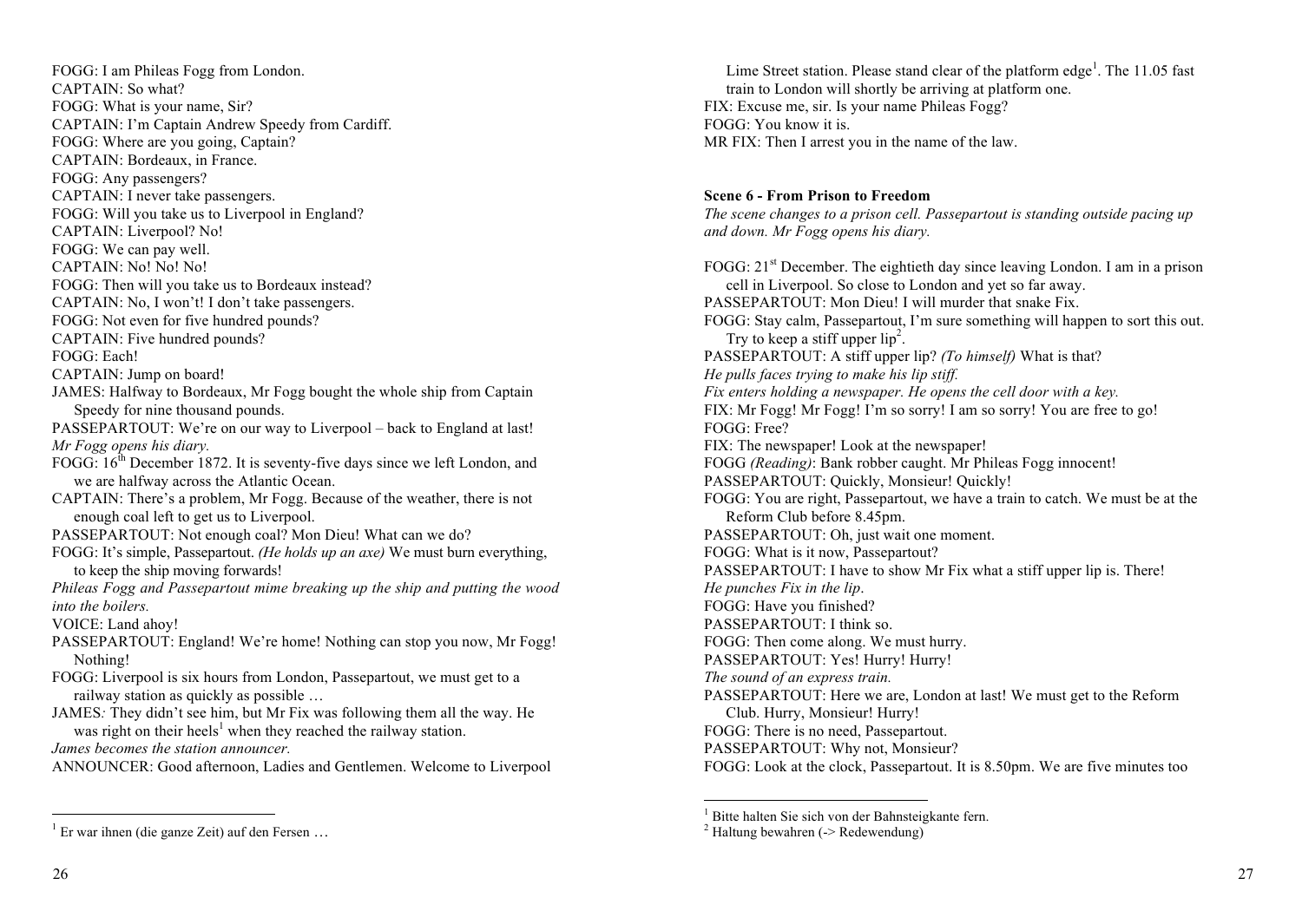late. I have lost my bet. It's time to go home. JAMES: The next day Mr Fogg sat around his house in his armchair all day long, doing nothing. His daily routine was gone. He was a ruined man. PASSEPARTOUT: *(To Fogg*) Some tea, Monsieur? FOGG: No thank you, Passepartout. JAMES: Suddenly they heard a voice from outside. *He looks at Leo.*  LEO: Saying? *James mimes a newspaper. Leo realises what he wants and pretends to be a newspaper seller.*  NEWSPAPER SELLER: *(Shouting)* Get your special Saturday edition of the Evening Standard! PASSEPARTOUT: Shall I get you a paper, Monsieur? FOGG: No, thank you Pass … Just a moment. What did that boy say? NEWSPAPER SELLER: *(Shouting)* Get your special Saturday edition of the Evening Standard. PASSEPARTOUT: The Evening Standard? FOGG: The *Saturday* edition. PASSEPARTOUT: Oui? FOGG: Saturday! Not Sunday! Saturday. PASSEPARTOUT: That's impossible Monsieur. FOGG: Of course! We travelled around the world to the East! Towards the sun! We gained a day! Passepartout! We gained a day!! What time is it? PASSEPARTOUT: Nearly 8.40pm FOGG: We have only got five minutes! Quickly, Passepartout! Quickly! *Fogg mimes walking very quickly*. PASSEPARTOUT: Quickly! Quickly! JAMES: Phileas Fogg stepped into the room at the Reform Club where the bet was made exactly eighty days to the minute from the day that he left. *Leo performs the roles of the two gentlemen.*  MAN 1: I say. It's Fogg! MAN 2: I say. You're right. It *is* Fogg. MAN 1: I'm ruined! MAN 2: To be precise, we're both ruined! FOGG: An orderly life, Passepartout. An orderly life. PASSEPARTOUT: Oui, Monsieur. But Mr Fogg … FOGG: Yes, Passepartout. PASSEPARTOUT: Can we stay in London from now on? I have seen enough of the world to last me a lifetime<sup>1</sup>. FOGG: So have I, Passepartout. So have I. JAMES: That's it. The end!

*They congratulate each other.* 

MILLIE: We did it. We have the whole story.

JAZZ: Actually, there's something you've forgotten. Fogg and Mrs Aouda get married at the end.

*James and Millie give one another an awkward hug.* 

JAMES: Right. I will see you all tomorrow night at seven. We can work on the scenes that we left out today. We also all need to do some research into our  $charactors<sup>1</sup>$ .

LEO: My cousin is a policeman. I can talk to him.

JAZZ: I know this French guy I've wanted to date for ages. I'll give him a call. MILLIE: I don't really know any English gentlemen.

JAMES: Huh hm.

MILLIE: Except you. I'll think of something to research into.

ALL: See you tomorrow night. Bye.

*Music and transition.* 

## **Scene 7 - A Problem is Solved**

*Jazz enters. She walks to the trunk and takes out the clown nose. She tries to juggle. A figure in a Zombie mask enters. She sees it and screams. Leo pulls off the mask.* 

LEO: Got you! JAZZ: What is that? LEO: Halloween kids' party. JAZZ: You must have scared them witless<sup>2</sup>. LEO: One cried and another peed himself<sup>3</sup>. JAZZ: Where are Millie and James? They should be here by now. LEO: Maybe they're researching Phileas Fogg and Mrs Aouda's love scene! JAZZ: That's not a pleasant thought. *James enters.*  LEO: What time do you call this? JAMES: I was held up at the funding meeting with the Arts Council. *Millie enters.*  MILLIE: You're not going to believe what I've got to tell you! JAMES: Before you tell us your news, I'm afraid I have something important to tell you all. MILLIE: What is it? JAMES: The Arts Council is cutting our funding.

 $\frac{1}{1}$  ... davon habe ich nun für den Rest meines Lebens genug (-> Redewendung)

<sup>&</sup>lt;sup>1</sup> … sich in die Rollen/Charaktere/Typen einfühlen … <sup>2</sup> Du musst sie zu Tode erschreckt haben.

 $3$  Einer hat geheult und ein anderer hat in die Hose gemacht.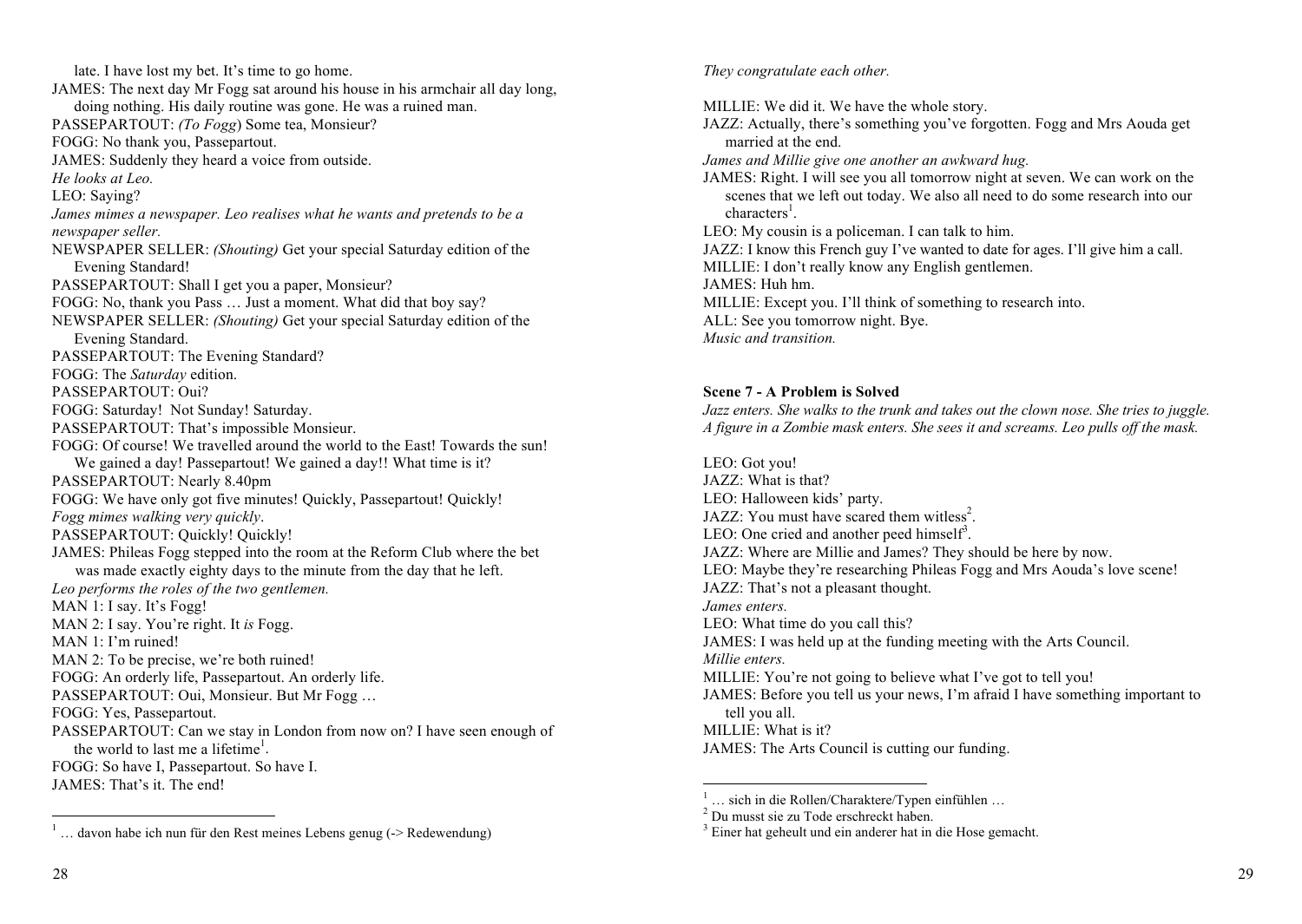JAZZ: What?

- LEO: By how much?
- JAMES: All of it. I'm going to have to close the company. I may even have to go bankrupt. I'm afraid we have to cancel the show.
- *James, Jazz and Leo slump dejectedly.*
- MILLIE: Why can't we still do it?
- JAMES: I just told you. We have no money. We're broke.
- MILLIE: That's not true, actually.
- JAMES: What do you mean?
- MILLIE: We do have enough money to carry on with the show. In fact, we have enough money to take the show to a big fancy theatre<sup>1</sup> if we want to.
- JAMES/LEO/JAZZ: What? Huh? I don't understand!
- MILLIE: James, you know you said last night that I should do some research into the character of Phileas Fogg?
- JAMES: Yes.
- MILLIE: So I thought about what kind of person he was, and what he did in the play. JAMES: And?
- MILLIE: He takes a risk<sup>2</sup>, and makes a bet. So I bought a ticket.
- JAMES: To?
- MILLIE: The National Lottery!!
- JAMES: You didn't?
- MILLIE: I did! That's why I'm late. I had to go to their offices to confirm my win.
- LEO: How much did you win?
- MILLIE: Nine-fifty.
- *They all react with disappointment.*
- JAMES: Nine-fifty?
- MILLIE: Yep. Nine hundred and fifty thousand pounds!
- *They all scream and embrace her.*
- JAMES: But the show? Are you really willing to put some money into it?
- MILLIE: We're a team, and you know the old saying.
- ALL: The show must go on!
- *They all give one another a high-five.*
- ALL: We went around the world in eighty days, by land and sea and air. We saw the sights and had some frights, in weather foul and fair. It's been exciting, lots of fun, an adventure and a quest<sup>3</sup>, But now we're back, we have to say … We like our home the best!
	- *The End*
- <sup>1</sup> … wir können sogar in einem tollen, großen Theater auftreten, wenn wir wollen … <sup>2</sup> … Er riskiert etwas/er geht ein Risiko ein …
- What are the names of the four characters in the play?
- Where does the action take place?

#### *Scene 1 – The Actors' Meeting*

- Why do the four actors need second jobs?
- Who is doing what? Fill in the names:

…………….. works as a waitress.

…………….. is a children's party entertainer.

…………….. works in an office.

……………... has another job, too.

- When are they going to start earning money?
- Which play are they going to do? Why?
- Why is it cold in the rehearsal room? Tick the statement which you think is true. Compare with at least 3 partners. Do you all agree? Why/why not?
	- $\Box$  The heating is not on because James hasn't paid the bill.
	- $\Box$  James is trying to save on costs.
	- $\Box$  James is mean and and wants to keep all the money to himself.
- One of the four characters speaks French. Who? ………………
- Who is playing which role? With a partner, answer the questions below:

What does James suggest? Do the others agree? Why/why not? Are there enough parts for women? Who is going to play the main role (a Victorian gentleman)? Why? What parts does James end up with?

• What are the names of the two main characters in the play? Guess from their names which country they come from!

| Country $\dots\dots\dots\dots\dots$ |
|-------------------------------------|

- Who is Mr Fix? What is he doing, and why?
- Is James happy with the roles he is going to play? Why/why not?

#### *Scene 2 – Devising the Play*

• Do men and women really walk in a different way? What do you think?

<sup>3</sup> Suche, Bestreben, Bemühungen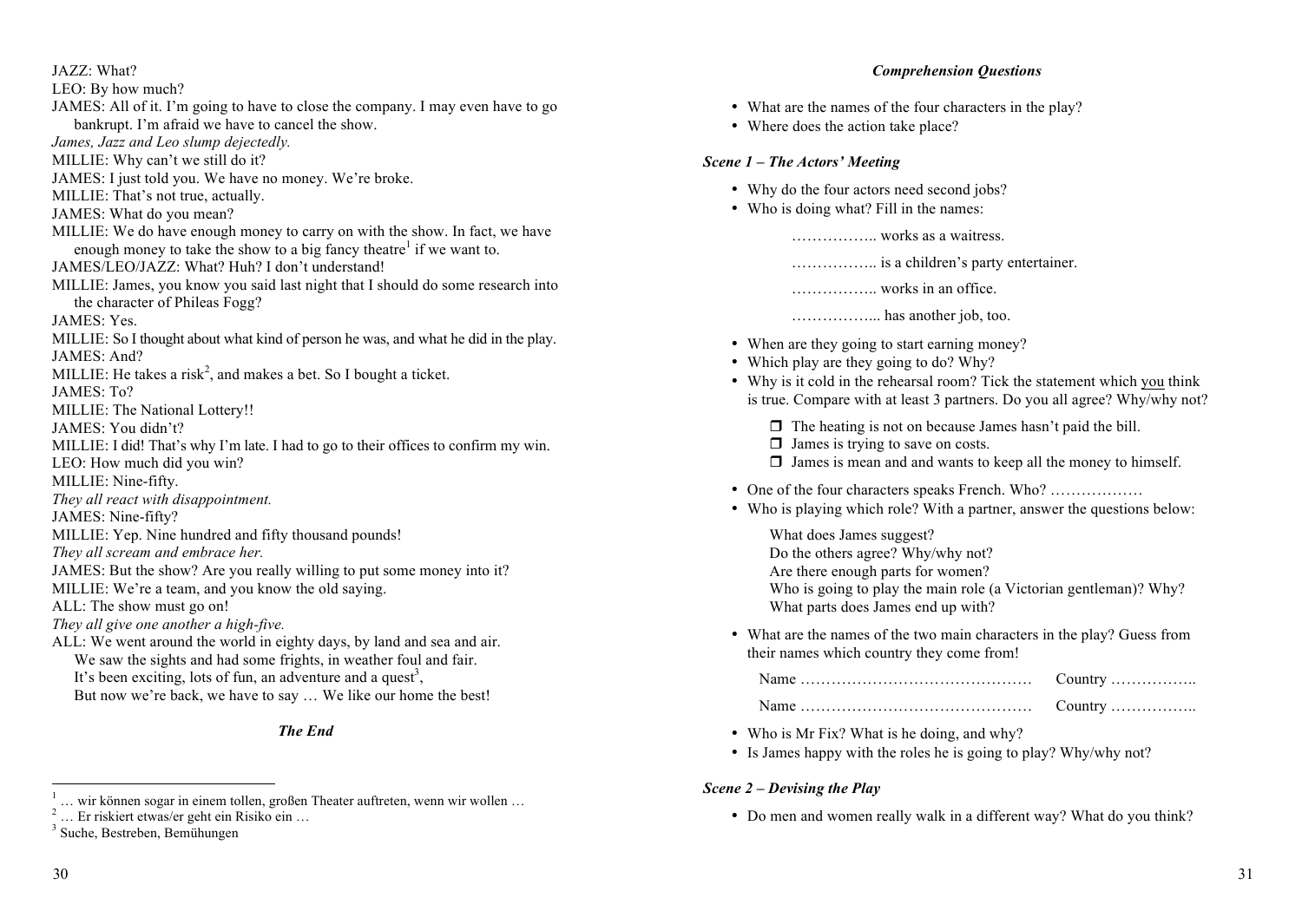- Who is going to direct the play? …………………...
- Why do they not have a script?
- What are they going to do now? Fill in the correct word in the first sentence, then look at the ones below and tick those you think are right:
	- $\Box$  They are going to get together and  $\ldots$   $\ldots$   $\ldots$  a script.
	- $\Box$  They are going to use a story that already exists.
	- $\Box$  They think about paying a script writer for a new script.
	- $\Box$  They decide to invent a completely new story.
	- $\Box$  They have to read the novel first.
	- $\Box$  They are going to use some dialogues from the original text.
	- $\Box$  They ask James to give them cues (i.e. tell them what to say).
	- $\Box$  They have to try and remember the basic plot of the novel.
	- $\Box$  They are going to go through the whole story together and decide which scenes to leave in and which to take out.
- Leo wants to make the play more modern and exciting. How?
- What is a narrator? Who is going to be the narrator?

#### *Scene 3* – *From London to Port Said*

- When and where does the story start out?
- What is Mr Fogg's life like? What does he do all day?
- What is Mr Fogg's club called?
- There two gentlemen are talking about …………………………………. .
- How long do the men think it takes to travel around the world?

 $\Box$  one week  $\Box$  one month  $\Box$  one year

- Does Mr Fogg agree? Why/why not?
- What bet does Mr Fogg suggest? Write it all down on a piece of paper.
- What is missing in Leo's short version of the story?
- Why does Detective Inspector Fix of Scotland Yard follow them?
- What is the first country Phileas Fogg and Passepartout go to?
- Where are they going to from there?
- Why does Passepartout hate ships?
- What happens when they first arrive in Egypt? Tick the correct answer:
	- $\Box$  They go and see the pyramids.
	- $\Box$  They meet a belly dancer.
	- $\Box$  They talk to a mummy.
- How does Mr Fix feel about Passepartout? Complete the sentences below:

Mr Fix thinks Passepartout is ………………………………………

- How are Mr Fogg and Passepartout going to prove that they have really travelled around the world?
- Passepartout's watch is not right. Can you explain why?
- Who is Mr Fix telegraphing? What does he say in his telegraph?

#### *Scene 4 – From Bombay to Hong Kong*

• How did they get to Bombay? Write down the route below:

………………………………………………..……………

………………………………………………..…………… ………………………………………………..……………

- What happens when they get to Bombay? Tick the correct answer:
	- $\Box$  The snake charmer gets bitten by a snake.
	- $\Box$  Passepartout gets bitten by a snake.
	- $\Box$  Mr Fix gets bitten by a snake.
	- $\Box$  Mr Fogg gets bitten by a snake.
- Who are the Thuggees? What do they do?
- Why can't the train go on?
- How do they continue the journey to Calcutta?
- Who is Mrs Aouda? What was going to happen to her? Why?
- How do they travel from Calcutta to Hong Kong?
- Do they arrive in Hong Kong in time for their connection?
- They find another ship going to Japan. Which town?
- Passepartout has to buy tickets. What goes wrong? Complete the sentences:

He forgets ………………………………………………………………

He goes off …………………………………………………………….

- He drinks ………………………………………………………………
- Who turns up when Mr Fogg gets to the docks next morning?
- Is Mr Fogg going to wait a week for the next ship? What does he do?

#### *Scene 5 – From Hong Kong to Liverpool*

- How and where does Mr Fogg meet Passepartout again?
- Which continent do Mr Fogg and Passepartout go next? Where to?
- What happens on the train journey? Complete the sentences below:

First the train Then the bridge …………………………………………………….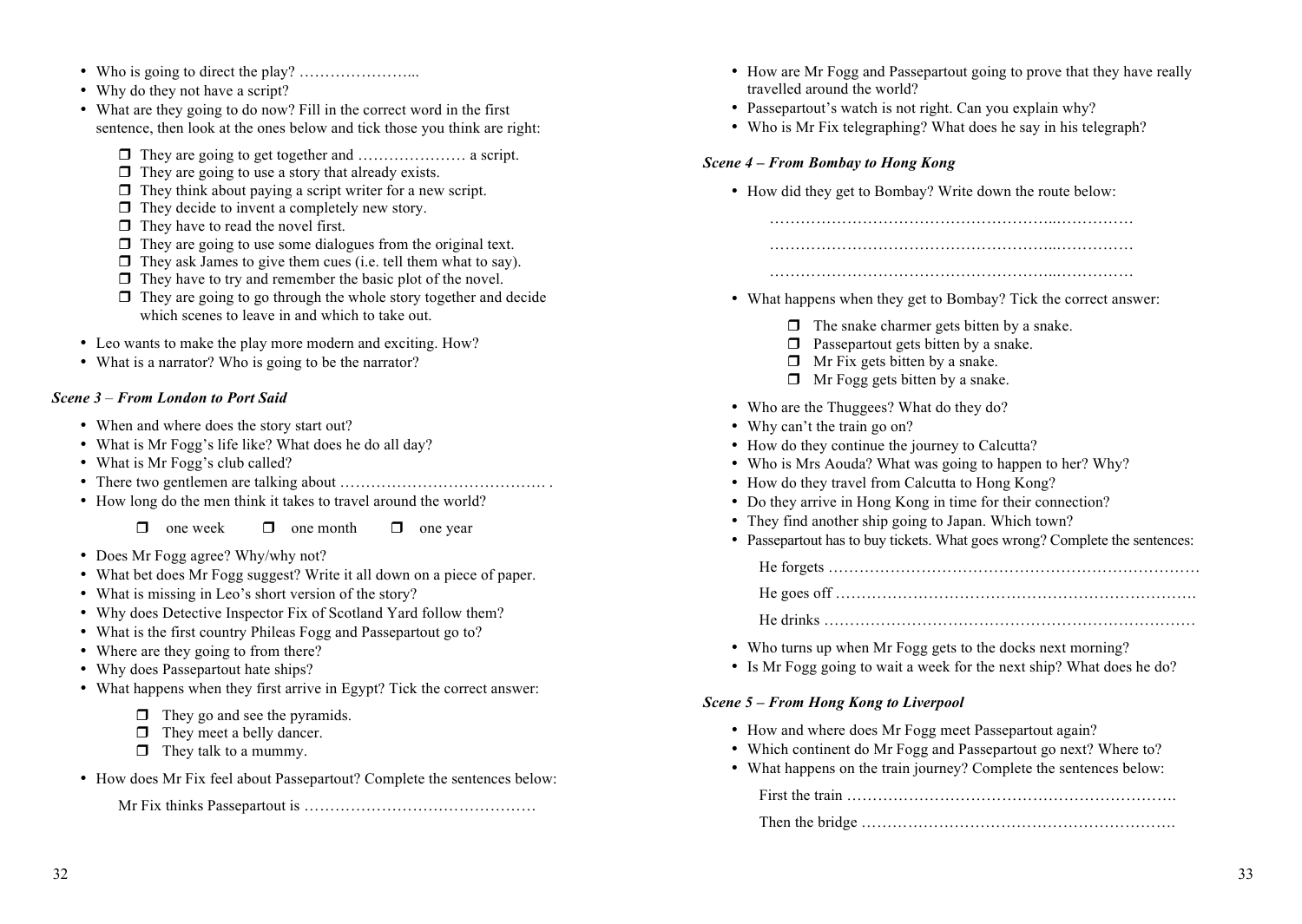Mr Fogg ……………………………………………………………

- When they arrive in New York, their ship to …………..……… has just left. How does Mr Fogg solve this problem?
- Which ocean are they crossing when they run out of coal?
- How do they keep the ship moving?
- What happens when they get to the train station in Liverpool?

## *Scene 6 – From Prison to Freedom*

- Why is Mr Fogg set free?
- What does Passepartout do before they run for their train?
- Do they get to the Reform Club on time?
- How does Mr Fogg find out that there is still time to win the bet?
- Can you explain why it is only Saturday?
- How does the story end? True or false? (Tick, if true; if not, say why!)
	- $\Box$  Fogg and Passepartout are happy to be home.
	- $\Box$  Passepartout and Mrs Aouda get married.
	- $\Box$  Mr Fix wants to stay in London.
	- $\Box$  Mr Fogg is going to live an orderly life again.
- What are the four actors planning to do until the next evening?

# *Scene 7 – A Problem is Solved*

- Why is James late for the rehearsal? What kind of news has he got?
- What made Millie buy a lottery ticket?
- Try and work out how much £ 950,000 is in  $\epsilon$ !
- How do you feel about Millie using some of her money to keep the company going? Choose one of the options below and say why!
	- $\Box$  I think this is very nice and generous of her.
	- $\Box$  She just wants to take over the company from James.
	- $\Box$  She likes her colleagues and wants to do the show.
	- $\Box$  Maybe she's going to pay them better than James could.
	- r Or? …………………………………………………………
- Did you like the play? Say why/why not!
- Was the play easy to understand?
- Which of the characters in the 'Around the World'-story would you have liked to play? Why?
- Who did you like best James, Millie, Jazz or Leo? Say why!
- On a scale from  $1 5$ , you would give the play a …...